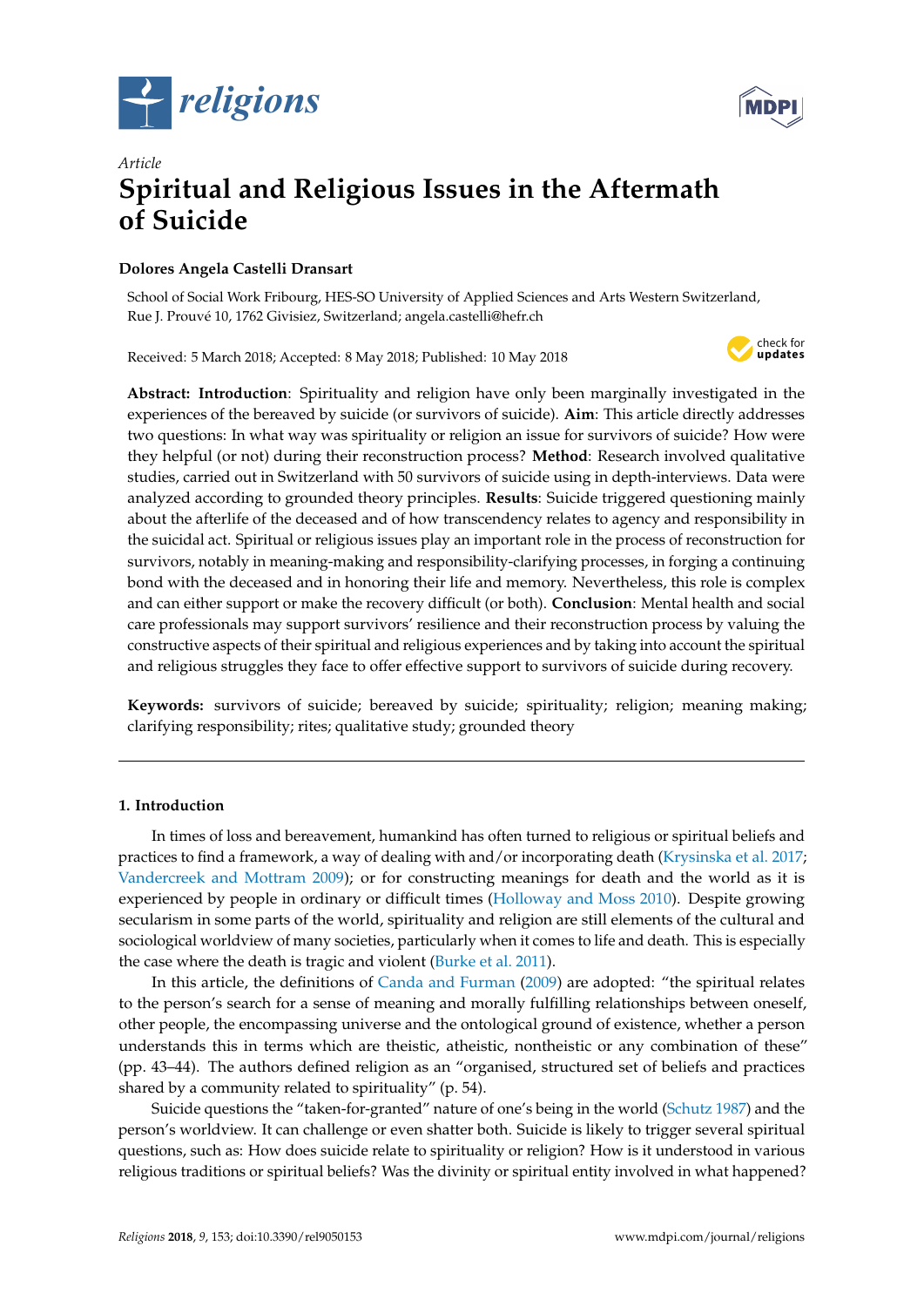How? Is suicide a divine or relational punishment? What kind of afterlife will people who die by suicide experience?

Concerning suicide, metaphysical, spiritual and religious questions have been raised. Historically, the major monotheistic religions have mostly condemned it; suicide was often seen as a sin against God, humanity and/or oneself, or as an unnatural act, which formed an obstacle to spiritual evolution. Certain religious practices condemned the deceased, by denying them some of the usual privileges attributed to the dead. Catholics, for example, were denied burial in consecrated ground if they had died by suicide, and it was also believed that their salvation might be compromised. Even though, in most religious traditions, beliefs and practices have evolved, it is still the case that loved ones may be faced with confronting beliefs and reactions in civil society and in religious communities

Spirituality and religions are likely to both support the bereaved of suicide, also called "survivors of suicide" and to challenge them during their reconstruction process in the aftermath of suicide.

The great majority of studies have found that religious and spiritual beliefs had positive effect on bereavement in general [\(Becker et al.](#page-16-0) [2007\)](#page-16-0), mostly with regard to positive adjustment [\(Videka-Sherman](#page-18-2) [1982;](#page-18-2) [Wortmann and Park](#page-18-3) [2009\)](#page-18-3), creation of meaning [\(Golsworthy and Coyle](#page-17-4) [1999\)](#page-17-4), ongoing relationships with the deceased [\(Maple et al.](#page-17-5) [2012\)](#page-17-5) and attributions of responsibility [\(Vandercreek and Mottram](#page-18-0) [2009\)](#page-18-0). Spirituality and religion are likely to be one of the mediators of post-traumatic growth [\(Michael and Cooper](#page-17-6) [2013\)](#page-17-6).

Studies on suicide bereavement and spirituality or religion are scarce. Belief in an afterlife is quite common among the bereaved by suicide [\(Lichtenthal et al.](#page-17-7) [2013\)](#page-17-7) and is likely to improve bereavement recovery, as it is the case with other causes of death [\(Smith et al.](#page-18-4) [1992\)](#page-18-4), if it provides the hope of being reunited with the deceased [\(Lichtenthal et al.](#page-17-7) [2013\)](#page-17-7).

With regard to meaning-making about suicide and spirituality, in the [Murphy and Johnson](#page-18-5) [\(2003\)](#page-18-5) study, although religious coping and attending a support group predicted finding meaning for parents bereaved by the sudden death of their child, after five years, 61% of suicide bereaved-parents could not find meaning. [Lichtenthal et al.](#page-17-7) [\(2013\)](#page-17-7) found no significative difference in meaning-making among parents bereaved by various violent causes of death (including suicide), regarding death as being part of God's plan, the afterlife, and the possibility of being reunited in the future.

Suicide survivors scoring higher on spiritual well-being had lower levels of stress and higher levels of adaptability [\(Fournier](#page-17-8) [1998\)](#page-17-8). Spiritual or religious beliefs may however challenge people and the course of their bereavement if the well-being of the deceased in the afterlife is questioned [\(Krysinska et al.](#page-17-0) [2017\)](#page-17-0). In some studies, survivors of suicide were likely to struggle with the idea that God was punishing them [\(Houck](#page-17-9) [2004\)](#page-17-9). Their beliefs in a benevolent or just God may be challenged. Some bereaved, including suicide survivors, are disappointed that God allowed bad things to happen and therefore doubt or lose their faith [\(Burke and Neimeyer](#page-16-1) [2016;](#page-16-1) [Spencer-Thomas](#page-18-6) [2011\)](#page-18-6). Spiritual struggles after suicide are common [\(Vandercreek and Mottram](#page-18-0) [2009\)](#page-18-0). If these personal struggles meet with stigmatizing religious practices or reactions, the bereaved are more likely to move away from spirituality and religion [\(Spencer-Thomas](#page-18-6) [2011\)](#page-18-6). In the [Jahn and Spencer-Thomas](#page-17-10) [\(2014\)](#page-17-10) study, about one third (36%) of bereaved by suicide reported becoming more spiritual after the suicide, whereas about one fifth (19%) became less religious or spiritual and a little less than half (46%) reported no changes. Among the participants in the [Jahn and Spencer-Thomas](#page-17-10) [\(2014\)](#page-17-10) study, one quarter were religious or spiritual and regularly participated in organized religion, 26% occasionally participated in organized religion, 40% were spiritual but did not participate in organized religion and 10% were neither spiritual nor religious [\(Krysinska et al.](#page-17-0) [2017\)](#page-17-0). The same study reported that suicide survivors engaged in positive coping (sought help from God) some of the time and did not or were very little engaged in negative religious coping (for example, questioning God's love for them), although these scores were higher than in a sample of HIV/AIDS or cancer patients [\(Krysinska et al.](#page-17-0) [2017\)](#page-17-0). According to the same study, survivors have spiritual experiences most days.

In several studies, the bereaved by suicide have been identified as seeking spiritual advice and connection with their loved ones [\(Feigelman et al.](#page-17-11) [2011;](#page-17-11) [Jahn and Spencer-Thomas](#page-17-10) [2014\)](#page-17-10).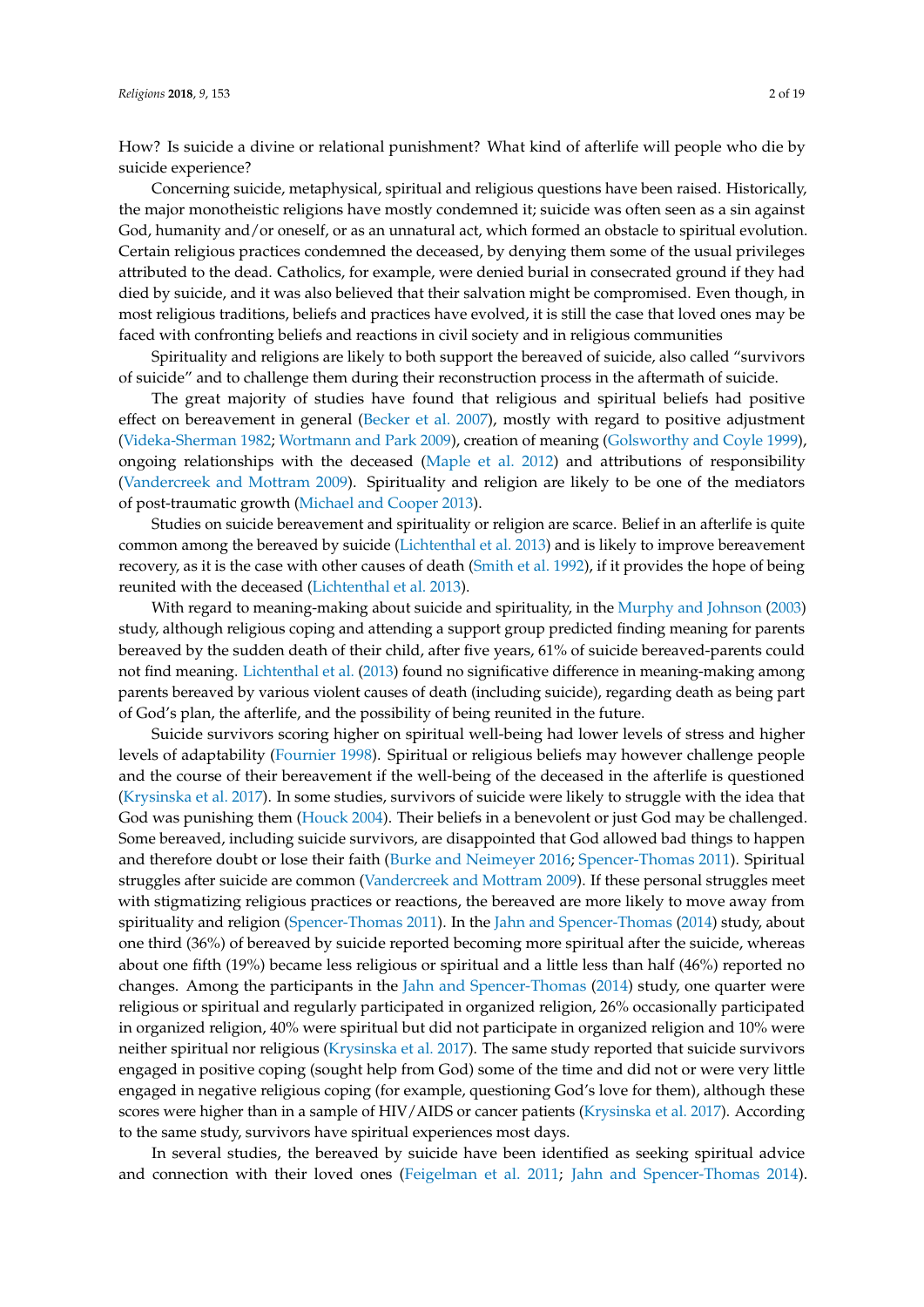They frequently reported positive after-death spiritual experiences (dreams, intuition, sensations, and feeling a presence) [\(Jahn and Spencer-Thomas](#page-17-10) [2014\)](#page-17-10). Religious or spiritual references were found on 14% of online memorials dedicated to people having died by suicide [\(Krysinska et al.](#page-17-12) [2014\)](#page-17-12), addressing themes such as suicide as an expression of God's will, relinquishing control to a benevolent God, believing in an everlasting life, wishing peace to the deceased, and expressing hope for a reunion or seeking forgiveness.

Findings on support for suicide survivors from religious communities are not homogenous: older studies did not find clergy helpful [\(Flarity](#page-17-13) [1993\)](#page-17-13) nor was the majority of the clergy prepared to support them [\(Malikow](#page-17-14) [1991\)](#page-17-14), whereas 68.7% of suicide survivors in the [Jahn and Spencer-Thomas](#page-17-10) [\(2014\)](#page-17-10) study reached out to their religious community. Three quarters of the responses were supportive, one fifth neutral or mixed and 7.2% indicated stigma or misunderstanding [\(Krysinska et al.](#page-17-0) [2017\)](#page-17-0).

To our knowledge, little is understood in truly concrete and qualitative terms of how the bereaved make spiritual or religious sense of suicide or of how they create a spiritual or religious connection with the deceased. Understanding how people make sense (or not) of their loss in spiritual or religious terms and how spirituality or religion are a resource (or not) in the reconstruction process may help professionals to offer better and more timely support to survivors of suicide during grief and recovery. Since spiritual or religious beliefs and practices inform people's worldview, the way they choose to live and to interpret what goes on [\(Holloway and Moss](#page-17-1) [2010\)](#page-17-1), not taking these elements into account may prevent professionals from appropriately responding to the bereaved's needs.

This article aims to provide answers to two questions: In what way was spirituality or religion an issue for survivors of suicide? How were they helpful (or not) during their reconstruction process? The article will address the role of religious or spiritual rites in the process survivors of suicide undergo in reconstructing their life and, more particularly, how religious or spiritual beliefs intervened in forging a continuing bond with the deceased, or further still in meaning-making or responsibility-clarifying processes.

Inspired by [\(Vandercreek and Mottram](#page-18-0) [2009,](#page-18-0) p. 742)), three dimensions of spirituality or religion will be taken into account: intrapersonal religious or spiritual assumptions, beliefs and practices; the function of spirituality or religion in networks of family members and friends; and the relationship to religious or spiritual communities and their leaders.

## **2. Method**

## *2.1. Study Design*

Given the scarcity of qualitative and experiential data on how survivors of suicide address issues of spirituality and religion in the aftermath and considering that suicide is often experienced as a biographical disruption which calls for an existential reconstruction [\(Owens et al.](#page-18-7) [2008\)](#page-18-7), a qualitative narrative approach was adopted, using face-to-face in-depth interviews. Data presented in this article come from three studies: The first one  $(n = 38)$  was explorative and investigated the manners in which survivors of suicide reconstruct their life and integrate (or not) the suicide into their life trajectories as well as how they reframe their identity. The second study followed up on some survivors while enlarging the sample  $(n = 10)$ . The first two studies had the same purposes, design and lead questions or area of investigation. Religious and spiritual issues, while not the main focus of the studies, were addressed through the exploration of beliefs and resources relating to issues after suicide. Two participants were recruited through a different third study aimed at investigating how significant others make sense of suicidal sign and support suicidal persons. Since two of the participants were significant others of living suicidal persons but also had previously lost another loved one to suicide, they were asked if they were would share their experiences about being survivors of suicide. Upon acceptance, they were seen for an extra interview which adopted the same guide for questioning as the two prior studies.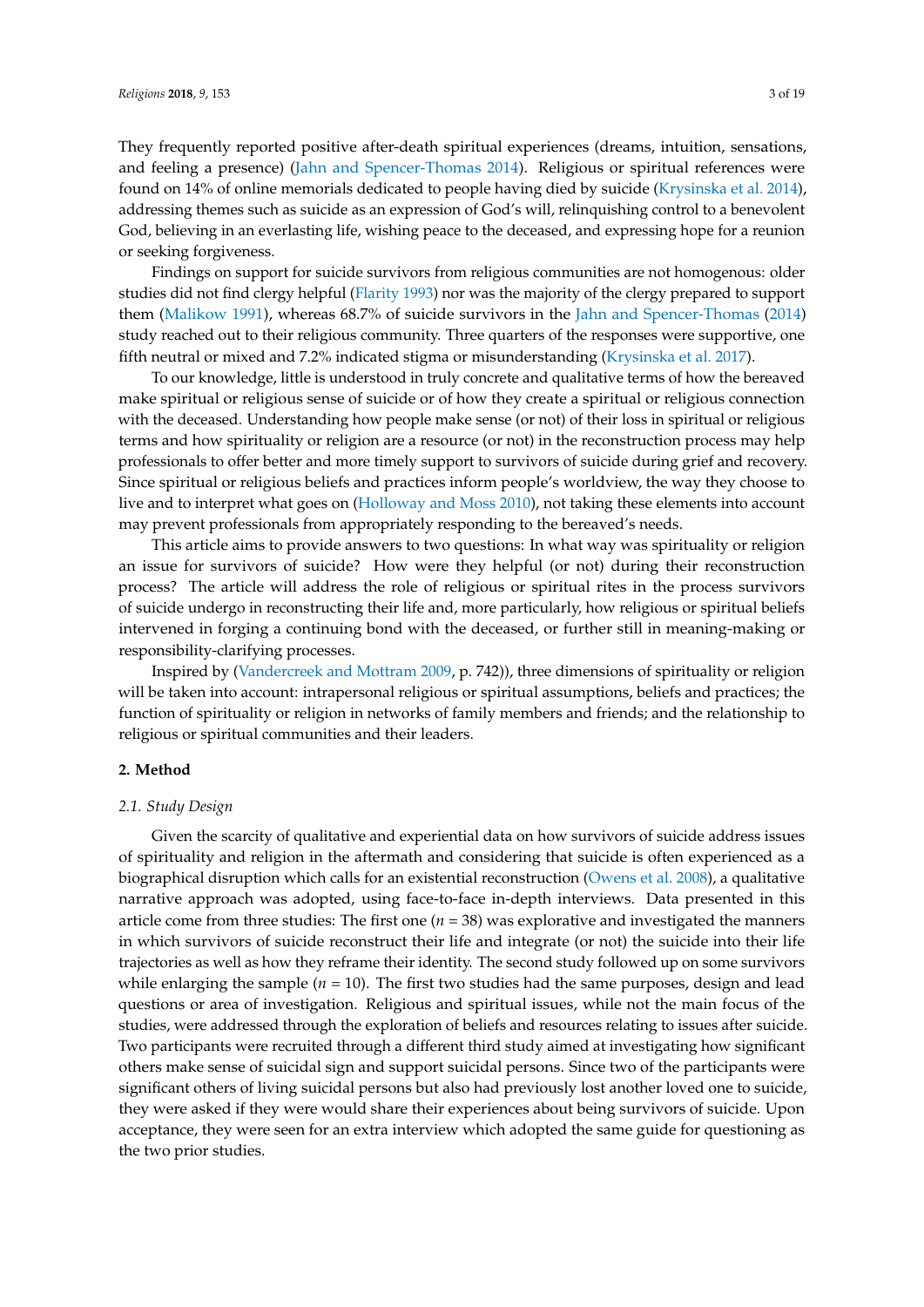## *2.2. Sampling*

A person was considered as a survivor of suicide if: (1) he/she self-qualified as such; (2) he/she felt emotionally close to the deceased; and (3) his/her life had been disrupted by a suicide (self-perception) [\(Castelli Dransart](#page-17-15) [2016\)](#page-17-15). This definition takes into account the typology of survivors bereaved in the short and long term by [Cerel et al.](#page-17-16) [\(2014\)](#page-17-16). Several qualitative studies were carried out in Switzerland, with recurrent phases of data collection. The following inclusion criteria were adopted: being 18 or older and able to be interviewed in Italian, French or German. Because one goal of the studies was to ascertain the existence of similar patterns of reconstruction among families, parents and siblings were particularly sought out. Nevertheless, in accordance with theoretical sampling—sampling which is theoretically relevant to the phenomenon and theory [\(Strauss and Corbin](#page-18-8) [1990\)](#page-18-8)—survivors with other status were also recruited, in order to include variety as a means of contrasting and saturating data.

## *2.3. Ethics*

Either the University Review Authority or the local Ethical Committee in Fribourg, Switzerland reviewed the studies. They were the authority in charge for ethical issues before the enforcement of the Federal Act on Research Involving Human Beings (2011.09.30). Oral (taped) and/or written informed consent was obtained by participants. The procedures were carried out in accordance with the WMA Helsinki Declaration [\(World Medical Association](#page-18-9) [2013\)](#page-18-9). Anonymity and confidentiality were assured [\(Castelli Dransart](#page-17-15) [2016\)](#page-17-15). A free session with a psychotherapist experienced in suicide bereavement was offered to participants after the interviews. Two participants took up this opportunity. As a trained social worker, the author offered support during and after the interview if needed [\(Castelli Dransart](#page-17-15) [2016\)](#page-17-15).

#### *2.4. Data Collection*

The recruitment of participants (unknown to the author) took place through social agencies, self-help groups, media advertising and the snowball effect. Interviews, either at home or another place chosen by the bereaved, lasted 2–4.5 h. They were carried out by the author except for five interviews which were conducted by a mental health carer, trained by the author to ensure consistency. No content differences appeared in data collected by the mental health carer. The interview covered various aspects of the bereaved's experience: the impact of suicide on several areas of their life, coping strategies and adjustments with regard to self-image, the relationship with the deceased, the divinity (if any) or other people, the way they questioned the sense of the event, how they dealt with issues of responsibility, the support sought or received, how they built a memory of the deceased, the rites and public management of suicide, their beliefs in life and death, and their affiliation to associations or groups (including religious or spiritual groups). Field notes were made after the interviews. Documents and data likely to support the reconstruction process, such excerpts of the deceased's or survivors' journals, letters or pictures, were made available to the researcher.

#### *2.5. Analysis*

All interviews bar two were audio-recorded and transcribed verbatim, and then analyzed by the author using [ATLAS.ti](#page-16-2) [\(2010\)](#page-16-2), according to the Grounded Theory, which both gives a voice to people who have experienced the death by suicide of a loved one (findings grounded in data) and develops conceptual density (conceptual relationships) and interpretation [\(Strauss et al.](#page-18-10) [1994\)](#page-18-10). The Grounded Theory proceeds by constant comparison of data [\(Glaser and Strauss](#page-17-17) [1967\)](#page-17-17) through the three steps of coding: open, axial and selective [\(Strauss and Corbin](#page-18-8) [1990\)](#page-18-8). Open coding consists of identifying relevant themes and finding similarities and differences in contrasting narratives. Themes (such as hearing voices) were grouped into categories (feeling the presence of the deceased) and their dimensions (contexts, events, and persons). Axial coding consists of refining, condensing and interconnecting themes and categories into more essential categories (manifestations of the deceased). In selective coding, the core categories (believing in an afterlife for the deceased) are identified.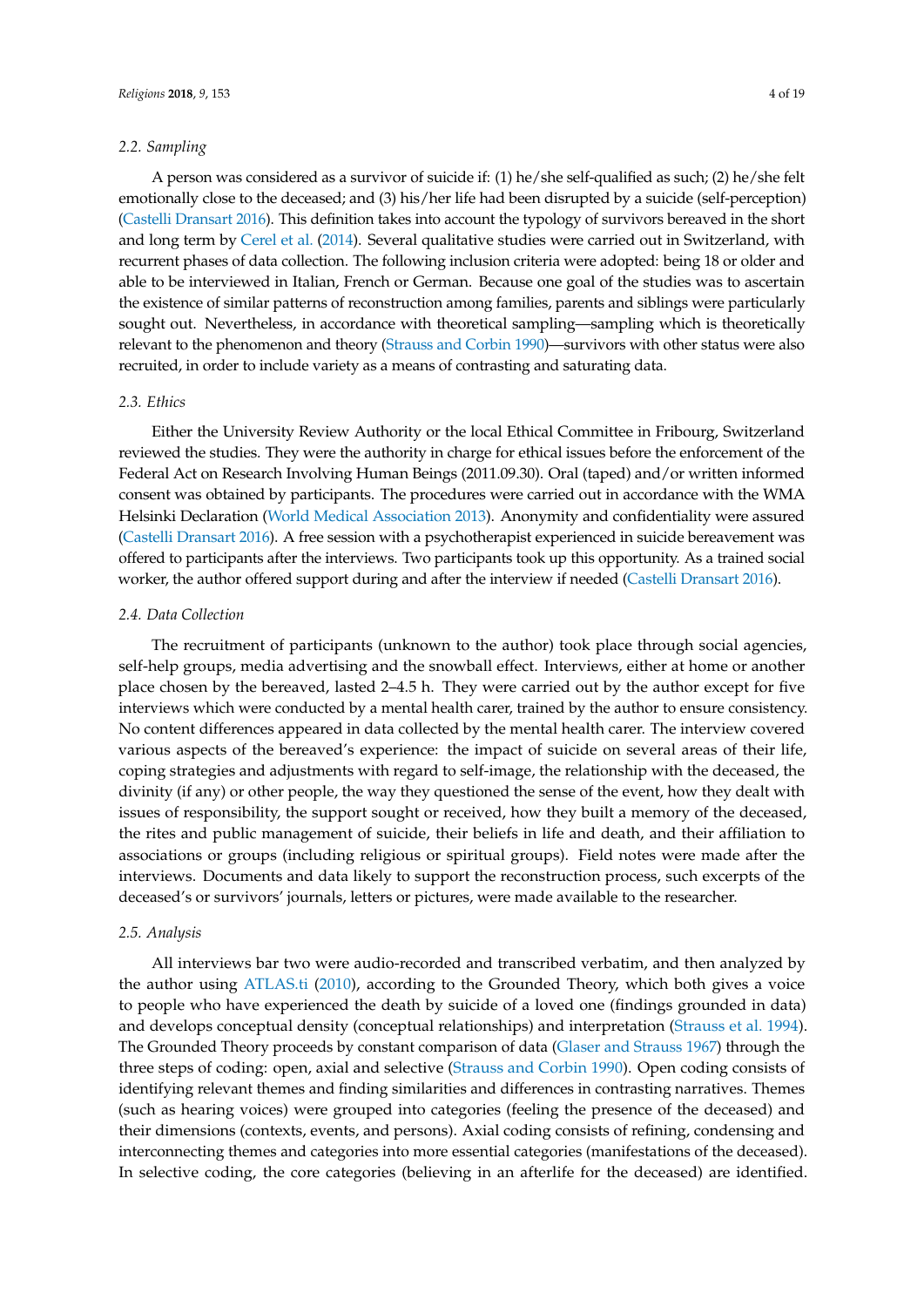These categories tied all the other categories together and made it possible to report on specific aspects of the phenomenon being investigated (spiritual and religious issues during the reconstruction process). The theoretical saturation point was achieved when no new themes emerged from the data [\(Creswell](#page-17-18) [1998\)](#page-17-18). Double-checking and coding with colleagues, as well as keeping an audit trail of the research and analytical processes ensured the trustworthiness of the findings. Participants received the transcribed interviews and a summary of the analysis. They were given the opportunity to notify which (if any) parts were not to be quoted publicly and to comment on and add to the text and the analysis [\(Castelli Dransart](#page-17-15) [2016\)](#page-17-15).

## *2.6. Characteristic of Participants and Those They Lost to Suicide*

Fifty survivors of suicide were interviewed, 39 of whom were female. The majority were parents (*n* = 23) and siblings (*n* = 13). Seven were partners, four children, two friends and one aunt (see Table [1](#page-4-0) for more details). Fourteen (3 males; 8 parents, 2 siblings, 1 daughter, and 3 partners) were followed-up over a period of 8 years. Time elapsed since suicide until the first interview ranged from less than a year (*n* = 2) to more than 16 years (*n* = 3) (1–5 years (*n* = 24), 6–10 years (*n* = 15), 11–15 years (*n* = 6). At the time of suicide, the age range for survivors was 14–73 [\(Castelli Dransart](#page-17-15) [2016\)](#page-17-15). All interviewees but four were of Christian origin by birth (36 Catholics, 8 Protestants, and 2 Evangelists). At the time of the first interview, 22 considered themselves as "truly Christian" (their expression), meaning that they regularly participated in organized religion and followed the Christian faith, including believing in the afterlife. Seventeen were spiritual, believing in a God or transcendence and the afterlife. Some of them participated occasionally in organized religions on special occasions. Ten people declared themselves to be agnostic or atheist. One person sought refuge in Buddhism after the suicide.

<span id="page-4-0"></span>

| <b>Status</b>  | $\boldsymbol{n}$ | n Participants with More than 1 Interview |
|----------------|------------------|-------------------------------------------|
| Mother         | 18               | 6                                         |
| Father         | 5                | $\overline{2}$                            |
| Sister         | 10               |                                           |
| <b>Brother</b> | 3                |                                           |
| Daughter       | 3                |                                           |
| Son            |                  |                                           |
| Wife/partner   | 6                | 3                                         |
| Husband        |                  |                                           |
| Aunt           |                  |                                           |
| Friend         | 2                |                                           |
| TOTAL.         | 50               | 14                                        |

**Table 1.** Characteristics of the interviewees by status.

Thirty males and five females died by suicide. Eleven died by firearms, seven by hanging, five by jumping from heights, four by overdose and seven by other means. The majority of deceased were younger than 30 (*n* = 18) and only four were older than 40. Almost half (*n* = 17) were diagnosed with a mental health disorder prior to their death [\(Castelli Dransart](#page-17-15) [2016\)](#page-17-15).

## **3. Results**

Spirituality and religion were issues for all the interviewees, even for those who declared themselves to be agnostic or atheist; they were spontaneously addressed by the bereaved in their narratives. The main themes/categories emerged from the interview are presented below.

#### *3.1. Spiritual or Religious Rites as a Resource for Saying Farewell and Honoring the Deceased's Memory*

Except for the person who saw suicide as a punishment or the three people for whom suicide caused a crisis in or the loss of faith, spiritual beliefs and religious practices formed an important resource for facing suffering and self-reconstruction, most of all right after the death, when the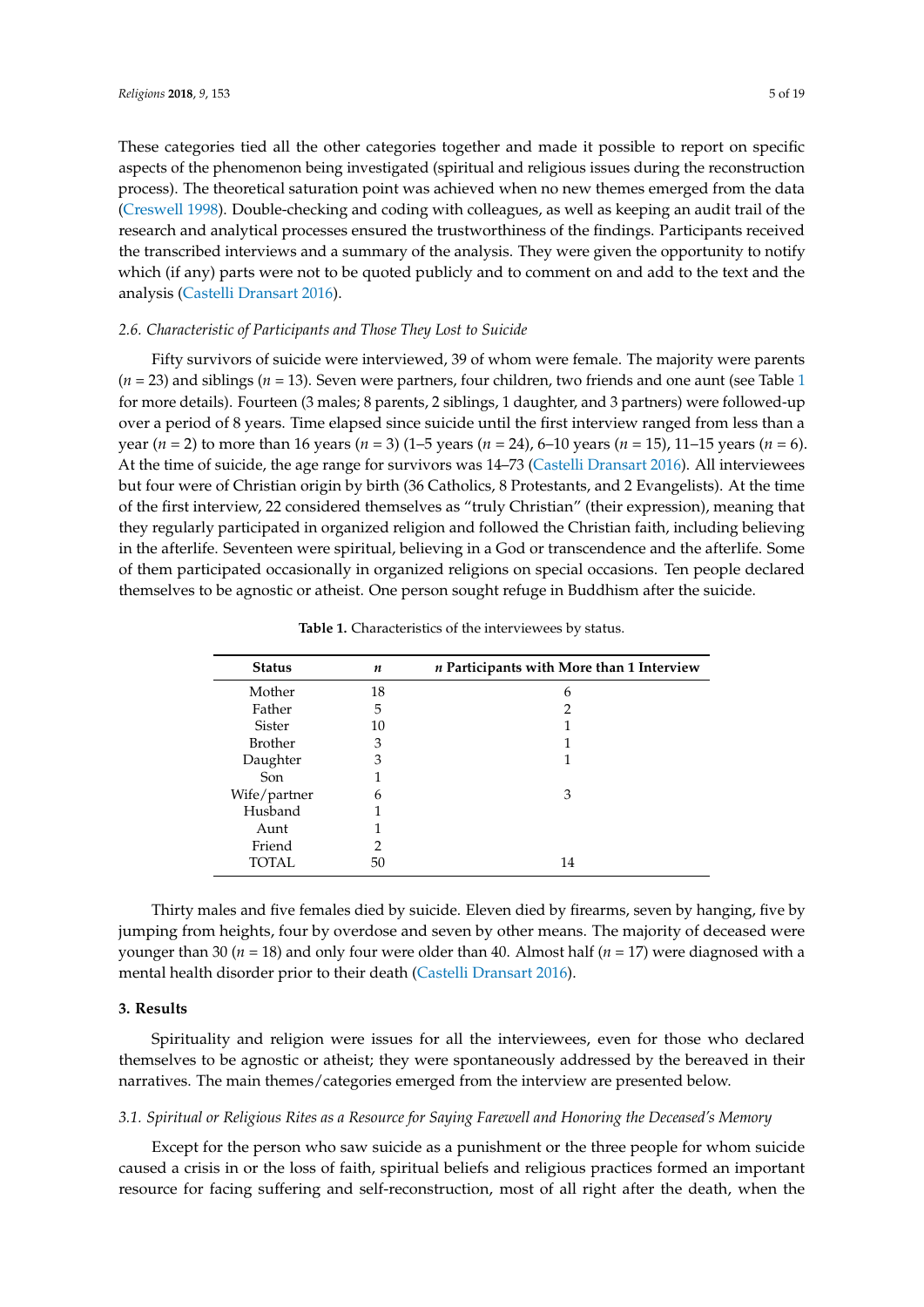survivors had to take farewell of their loved one. In the same way, the support of fellow believers was invaluable, as much at the time of the funeral as when everyday life resumed. The majority of the bereaved (38 out of 50) said they were supported at one time or another by ministers of religion, spiritual masters or by people sharing their same spiritual or religious convictions. This support took various forms: practical help in the early days with administrative processes, preparation of the final farewell, cleaning of the suicide site, but also a presence, an emotional support or an accompaniment to their meaning-making and in confronting the question of responsibility:

"The pastor and his wife stayed with me all day, when I had to go and identify my son, each one held me by the arm, then at the municipality for the administrative steps. They organized the funeral, they were wonderful". (Dak, mother)

Some people were nevertheless disappointed by the lack of support received after the first few days. They would have liked more regular support over a longer period:

"The priest never appeared again after the funeral, not a word, not a visit. Even though I'd been active in the parish". (Had, mother)

For certain people, faith as an individual experience was the principal resource for being able to face up to the event. For others, it was being supported by the community which made the difference:

"At the time, I had a lot to do with the Jewish and the Catholics (he was a Reformed pastor (ed.)). The Jewish came to my house, in the hours following the death, brought food, stayed with me for a long time, in bare feet, according to their customs. The Catholics called instead, wrote, we celebrated a mass". (Zum, husband)

This presence, these gestures were very important for the bereaved because they expressed solidarity and compassion and were considered as proof that these believers did not judge the bereaved or shun them after the suicide, nor did they condemn the deceased's action. Sometimes, exchanges with believers also allowed the bereaved to escape from certain difficulties stemming from the search for meaning and the attribution of responsibility, or to find the force to imagine a future:

"He said to me: can you put things in the hands of God?". (Lyo, wife)

Generally, spirituality or religion were at the heart of farewell rituals or of letting go of the deceased, as well as in building and maintaining memories of the deceased. Religious farewell rituals fulfil several functions: they activate ties of solidarity within the community, provide an occasion to receive comfort, and finally they pose the foundations for the building of memories of the deceased. All the bereaved (including the agnostics) took part in a religious ceremony of farewell to the deceased, Catholic or Reformed, independently of whether they believed or not, or worshipped or not. "Ordinary" religious funerals neutralize to some extent the extraordinary nature of a death by suicide. They help to insert an unusual and exceptional event into the usual order of an ordinary sequence and pattern. Nobody spoke of having difficulties in obtaining the ceremony they desired:

"In the past, there would have been dramas with the church about a burial after suicide, but fortunately that has changed, the priest said to me: there is not a hint of a problem". (Teh, mother)

Sometimes, there were questions, perhaps even tensions, within families which emerged when a religious ceremony was chosen, even though the deceased was not a believer:

"He was not a believer, but I still wished to have a mass, I told myself that it wasn't a profession of faith; a burial mass is a prayer, it's those around him who are praying for him  $(\ldots)$  the priest told me later that one or two people in the family had said to him: but, after all, he wasn't a believer, why would you bury him with the church and the priest answered: that doesn't stop his close relations from praying for him". (Teh, mother)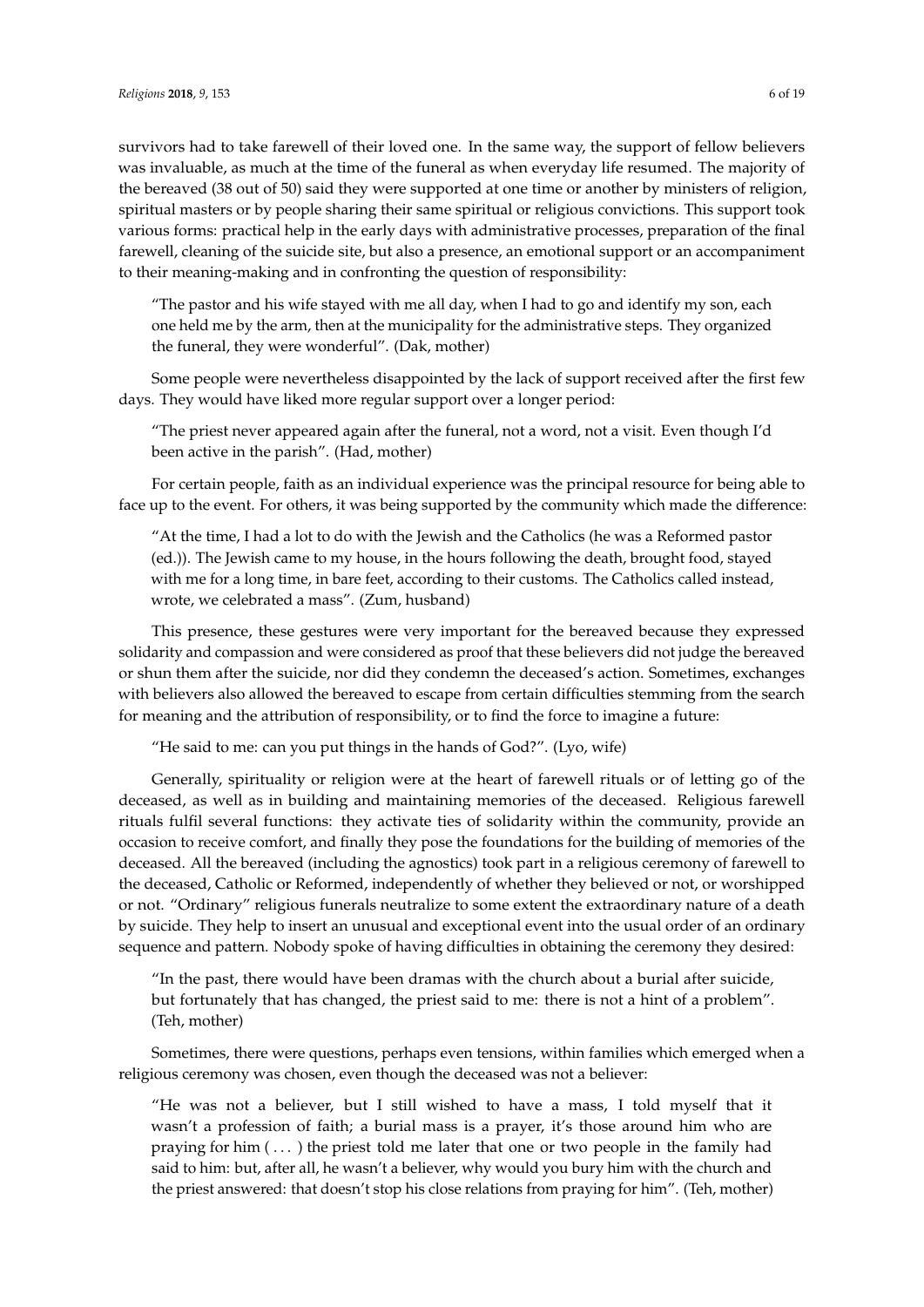The ceremonies proceeded as for an ordinary death and were public, with just two exceptions: for these, the families chose a private ceremony. In both cases, the bereaved said they were difficult experiences:

"My parents didn't want anybody other than us, I thought it was a shame, I would have liked all his friends and everyone to be there. For me, it was dreadful just to be among ourselves for this ceremony, it was awful, I find that having others there helps already, just with their presence you feel less alone, it was unbearable, a dreadful moment". (Rine, sister)

The ceremony was also a more difficult experience when the family received less support preparing the ceremony, or when the community did not mobilise itself:

On the other hand, funerals or farewell rituals which mobilized the community (help selecting the texts, songs, and music) were appreciated by the bereaved in spite of their pain:

"It was really a beautiful ceremony, of which I have a good memory, there was a lot of sadness in people, but not in what happened, in the songs, the sermon, it was all hope, many people contributed, we really felt carried". (Bun, brother)

The role of the community of believers was fundamental, as was its acceptance, its capacity to welcome, give comfort and help.

"This community was a great help to me, it seemed to me that God had sent me this group to support me during this time, because the community arrived a year before the suicide and stayed long enough to support me, after it disbanded".

(Dak, mother)

One expression often returns to the bereaved's mouths: "we were carried". This refers to their experience of human solidarity, but also refers sometimes to the feeling of having received assistance "on high".

"I realized that we received many blessings, we were carried by grace". (Nou, couple)

To feel carried means feeling as though there is a net of affection and support around you, feeling the warmth and the participation of others in your fate or feeling supported by transcendence. The flowers, the condolence cards, and the demonstrations of affection touch the bereaved deeply. They express reactivated solidarity and membership of a community. These contribute to alleviating the shock, they provide a framework for daily life, which has been completely disrupted by suicide. They show that people continue to remain members of the community even when such a drama occurs, and that the bereaved are not alone.

Some bereaved who chose more unusual forms of ceremonies or rites were subject to gossip or judgement:

"My son's friends did not understand that we decided to bury him in a common grave. For us, a tomb did not make sense, our son is not there. Our son is here where we live, every year we plant a tree on the anniversary of his death". (Yae, couple)

The son's friends interpreted this decision as a kind of punishment of the son by the parents because of the act he committed. This reaction can be explained by the fact that funerals are socially coded and often act as rites of passage. They give form to the separation, they clearly establish everyone's places and roles (those of dead and those of the living), they help to return the deceased to their status as a member of the community, a status sometimes called into question by the act of suicide.

Funerals are not only about saying goodbye to the deceased. They also mark the beginning of the process of building the memory of the deceased and a new bond with them. At the time of the funeral,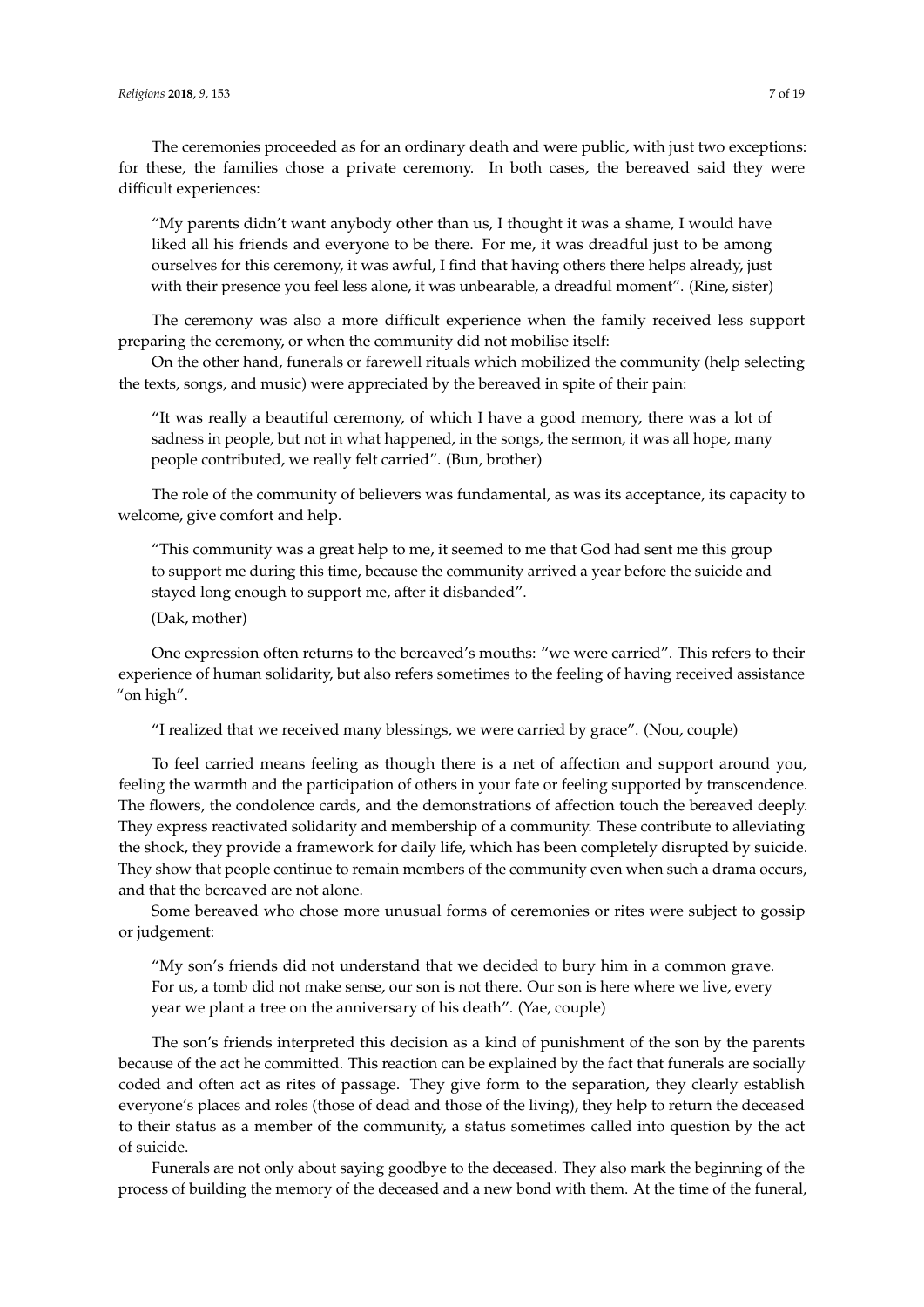the family remembers the life of the deceased by publicly presenting certain elements and anecdotes. This memory is of capital importance for the bereaved. It is built up and maintained through spiritual or religious rites, even after the funeral. For the majority of people, especially those who worship more, visiting the cemetery is a rite which remains important even many years after the death. Parents go there regularly and find consolation in it, as proof that the person existed, even if the majority may think that the deceased is elsewhere. For others, visits to the cemetery were important at the beginning, then the need faded.

"There was a time when I needed the cemetery, I felt like it was his new home, his body was really there". (Bun, brother)

There were a certain number who never found comfort in cemetery visits, though. This is especially the case for young bereaved people who keep the deceased's memory alive in a different way, not through objects, or places, but in different spiritual gestures, such as lighting a candle, planting plants or flowers, or keeping objects in the places where they were.

"The cemetery doesn't do anything for me, I find him in everyday life, at the cemetery there are only ashes". (Ti, sister)

The memory is kept up through the years, by celebrating masses in honor of the deceased, in particular on anniversaries:

"This year it will be the tenth anniversary, my mother wants to organize a mass and a meal to bring family and friends together". (Hme, sister)

Rites relating to spiritual or religious beliefs therefore contribute not only to giving a place to those who died by suicide, but also to the rebuilding of daily life for the bereaved and the way in which they integrate their loss and maintain a bond with the deceased person. This is possible because almost all bereaved believe in the possibility of pursuing an existence after life.

## *3.2. Suicide and Existence after Death*

Almost all those interviewed believe that the deceased continues to exist (the words used were those of "soul, life energy or simply energy"). This may almost seem logical for those who were already believers and/or worshipping prior to the suicide, especially if they were of Christian faith, which postulates the soul's enduring nature. Nonetheless, even people who were no longer practicing their faith before the suicide or people who did not claim to have a spiritual or religious dimension, were open to the possibility of life after death.

If the form this existence takes remains more or less unspecified (how the soul or form of energy continues to exist is unclear), the place or dimension seem to be clearer: a space which takes on the contours of heaven (the idea of serenity or pleasure, of being in the presence of God, and a personal relationship); a space/place where the divine Source is (the Creator, universal love, and more impersonal relationship); or still carrying on through reincarnation. These spaces may be given a more or less positive connotation, depending on whether the bereaved believes that the deceased has to be purified after his/her act, before being able to enter heaven or reach the divine source. This belief in a possible continuation of existence after death either comes from the bereaved (see below) or from the beliefs or words of the deceased person:

"What has maybe, not helped me exactly, but simply made it possible to face things, is that I am a believer and that I felt confident that for him, this was not the end. It was a terrible time, but [knowing that] after his death he would find a place which would welcome him  $(...)$  I don't think I could ever have endured it if I had to think: "well, he died, he doesn't exist anymore"; (Teh, mother)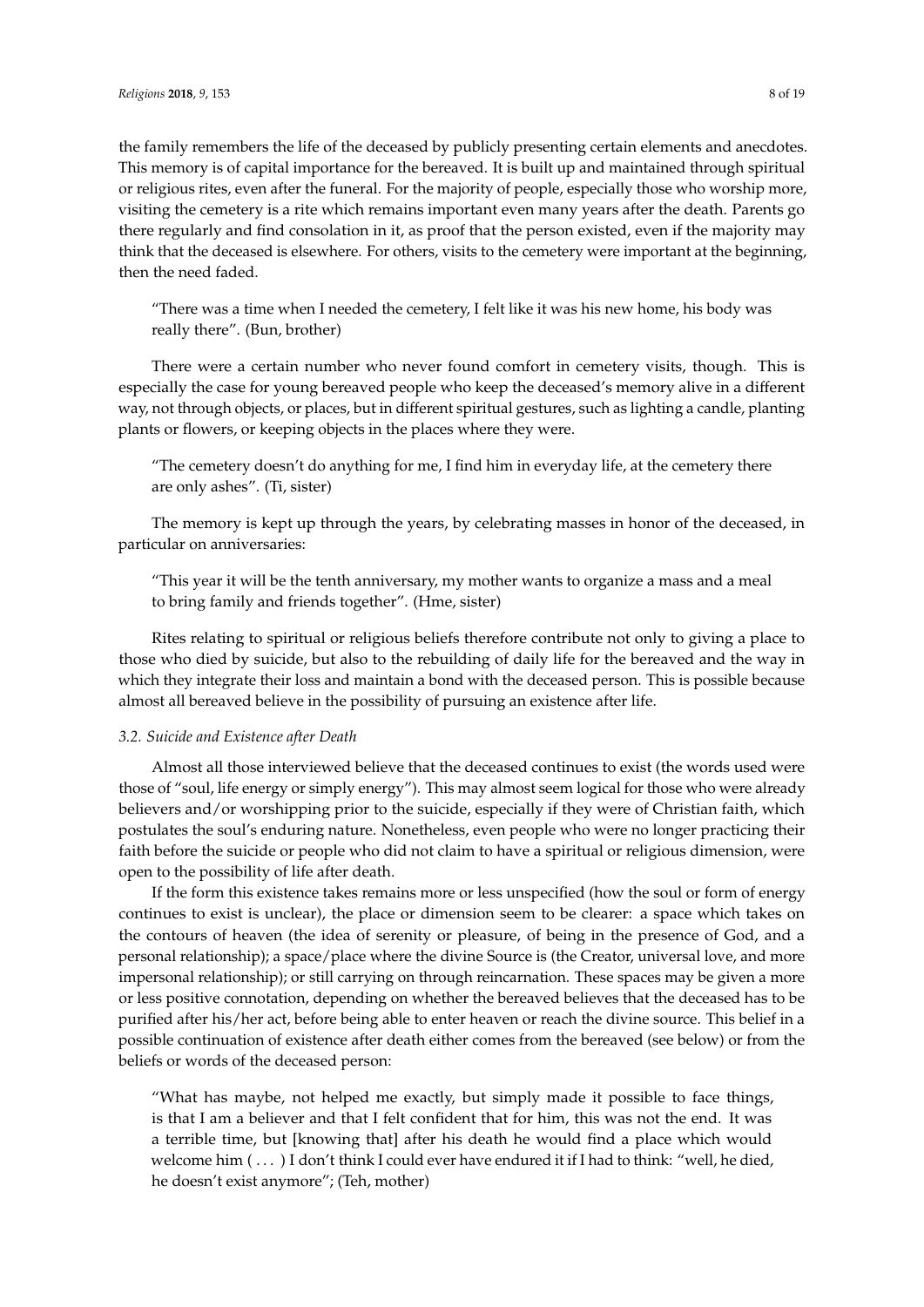Underpinning these beliefs are signs, intuitions, and dreams experienced by the bereaved, interpreted as manifestations of the person lost to suicide and indirect evidence that he/she continues to exist. At certain points, mothers and wives heard an interior voice advise them or transmit calming thoughts to them. Almost all the bereaved noted particular situations or coincidences which were interpreted, at least at the beginning, as a sign from the deceased:

"I smelt the perfume of a rose and then I found a rose in the street. I took it as a gift, it's not scientific evidence but a strange coincidence; maybe it's an illusion, but what's important it is that that helps you". (Bam, sister)

Dreams with a spiritual connotation were very frequent. For example, one mother asked the Virgin Mary for a sign from her daughter. On the following night, she dreamt the girl gently embraced her and then took on the shape of a dove, the symbolic creature of the Old Testament (the dove with the olive branch after the flood) and the New Testament (symbol of the Holy Spirit for Catholics). This dream represented a significant moment, the beginning of appeasement for this mother who was desperate at the idea of her daughter's soul being in difficulty and who was also experiencing a great feeling of revolt against God.

Several people performed automatic writing:

"I felt like he was writing through me, I wrote in tears and almost in a trance, it was very intense for the first few days, then it gradually faded out over the year". (Bun, brother)

Others consulted mediums or people who channeled spirits: they reported having received messages from the deceased. The majority of these were messages which not only indicated that the late one continued to exist, but which passed on signs of love which reassured the bereaved about the deceased person's state. At the time, these messages were very important for the bereaved, but over time, the majority stopped seeking this type of contact and even came to question its meaning.

The need to communicate with the deceased via a medium, to hear their words, generally fades with time, perhaps also because the bereaved are sometimes told they must let the deceased go:

"At the beginning, you seek a link through a medium, to be able to communicate with him, then afterwards you start to feel the link inside you and people tell you, you have to let the dead go and then you feel a fight inside, between wanting to speak to him and letting him go, then you come to understand that beyond words, there are other forms of energy, of possible contact". (Bam, sister)

Just one person, a mother, was told that the deceased was in a grey zone, that is, a zone not yet completely free of suffering or from the need to be purified. However, none of the people who believe in the afterlife thought that the soul or energy of the deceased was condemned forever by suicide. The majority thought that they would be welcomed with mercy or benevolence by God or the life source, which helped to deal with the questioning and brought a certain appeasement.

People sharing the same community of faith sometimes helped the bereaved to reach this conclusion; it was the case for certain parents who had long exchanges with Ministers of their faith, nuns or other believers:

"We met this nun and she comforted us a little, she spoke about the mercy of God and that he would welcome our son". (Had, parents)

The bereaved of Christian faith also believe in a possible reunion with the deceased in the afterlife, as indicated by what these parents wrote on their son's memorial card:

"We believe we'll see you again". (Had, parents)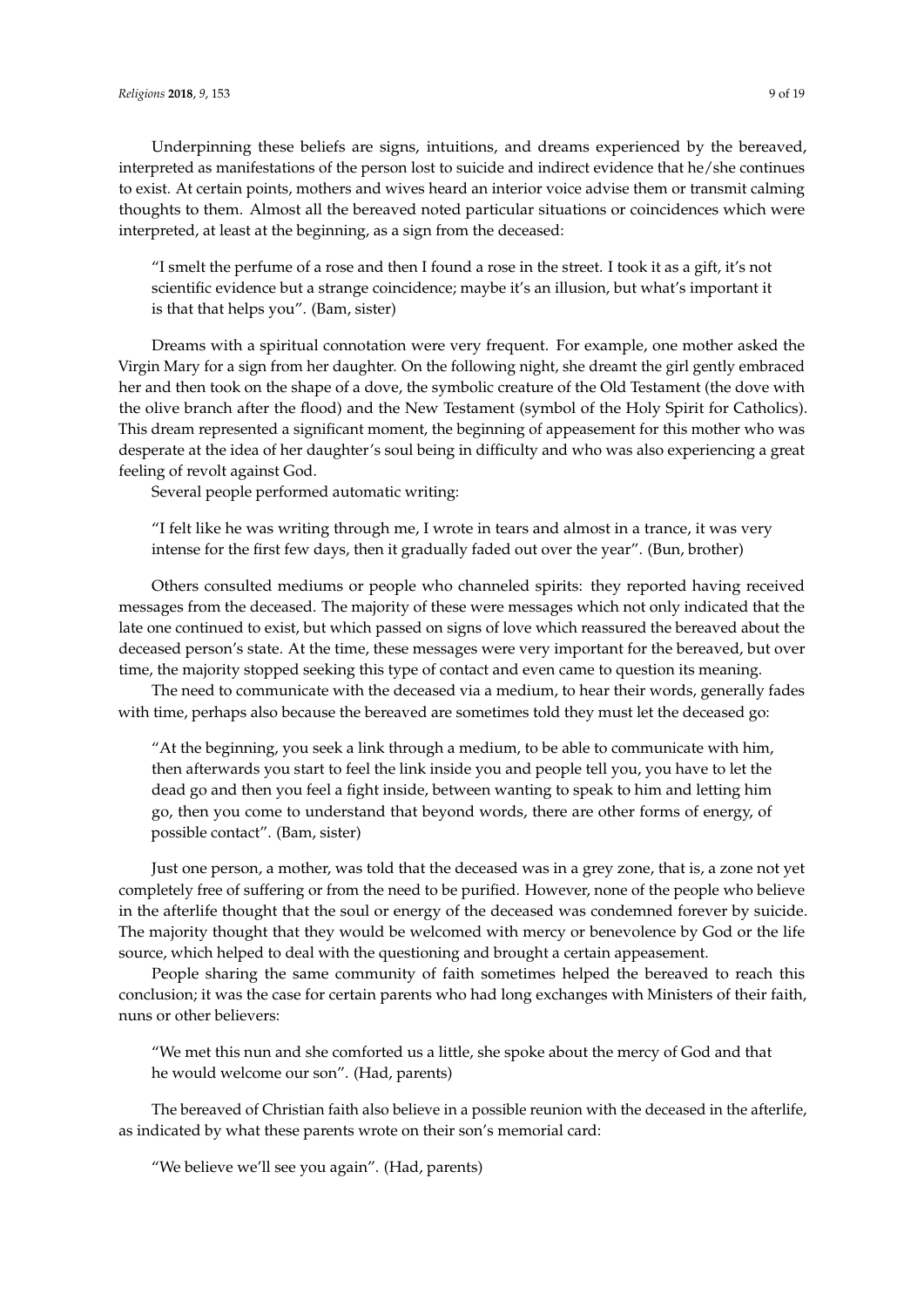Three people believed in reincarnation and therefore that the deceased would take on another form of life in the future; three others believed that the deceased would become a form of free energy without indicating what could or would become of this energy. Those who refer to a Buddhist tradition were challenged by the means of death:

"The moment of death is very important because the next reincarnation also depends on it ( . . . ) reincarnation depends on karma but also on what happens at the time of death and reincarnation". (Tam, daughter)

This daughter suffered from the idea that the future reincarnation of her father would be made difficult because of the way he died. This is why she asked her Buddhist guide to hold prayers to help her father. For people who believe in life continuing in another form, including reincarnation but according to a vision less influenced by Buddhist teachings, the deceased's life is put into perspective and forms part of a broader existence. According to this way of seeing things, reincarnation after suicide seems to be less problematic:

"For me it was like a revelation, this death was part of his journey  $(\dots)$  I believe that we come into this world to learn things and have experiences, once we learn, we change and go off in other directions . . . I have the conviction that we are ourselves before being born and that we continue on afterwards and so, the importance of this life, which is only one bit, is relative, it is only one bit". (Bam, sister)

Finally, there are the agnostics, who are either unsure about whether there is life after death, or, although they are not believers, hope there is still a possibility of meeting up again somehow:

"I still do not believe in God, but at the same time one day I began to say to myself: one day I will see him again". (Dra, mother)

Similarly, the great majority of people, whether they were believers, practicing religion or not, said they had felt the deceased's presence, either as a memory captured and built into their life, or as energy:

"I feel his presence a lot, I have amazing connections to heaven, for me he's a presence and a force, (...) I feel protected from heaven". (Ti, sister)

All the people interviewed perceived this presence as something positive for themselves (protection, assistance, consolation) but also on occasion, for others. The deceased indeed seem to play, for a significant number of people, the role of connection to God or the life source. The bereaved address them to draw force, to seek advice, for support in certain situations in everyday life. This was the case for Hme (sister) who had to attend a very important work interview on the anniversary of her brother's death and thought of her brother. The bereaved also consider the deceased as assistants for the future, when it becomes necessary to cross the threshold of death themselves:

"He's waiting for me and will help when I have to cross over myself, it's taken away my fear of passing". (Vya, mother)

However, the deceased are also called upon to come to the assistance of third parties. This was the case for Teh (mother), who prayed to her son to help an acquaintance in serious difficulty to find work.

If the bereaved ask for help from the deceased rather than from a divinity or transcendence, it is perhaps because their beliefs have been shaken by the suicide.

# *3.3. Suicide as a Test of Spiritual or Religious Beliefs as Well as of the Relationship with Transcendence*

Following a suicide, most of the people who were believers or practiced religion continued to believe in God or in transcendence, not without some heart-rending questioning or even crises of faith; still, there were others whose faith was shaken (*n* = 3) and who gave up their beliefs. For a minority (*n* = 4), suicide did not provoke a need for greater spirituality or religiosity, yet, for others, suicide was the starting point for a spiritual or religious quest  $(n = 8)$ :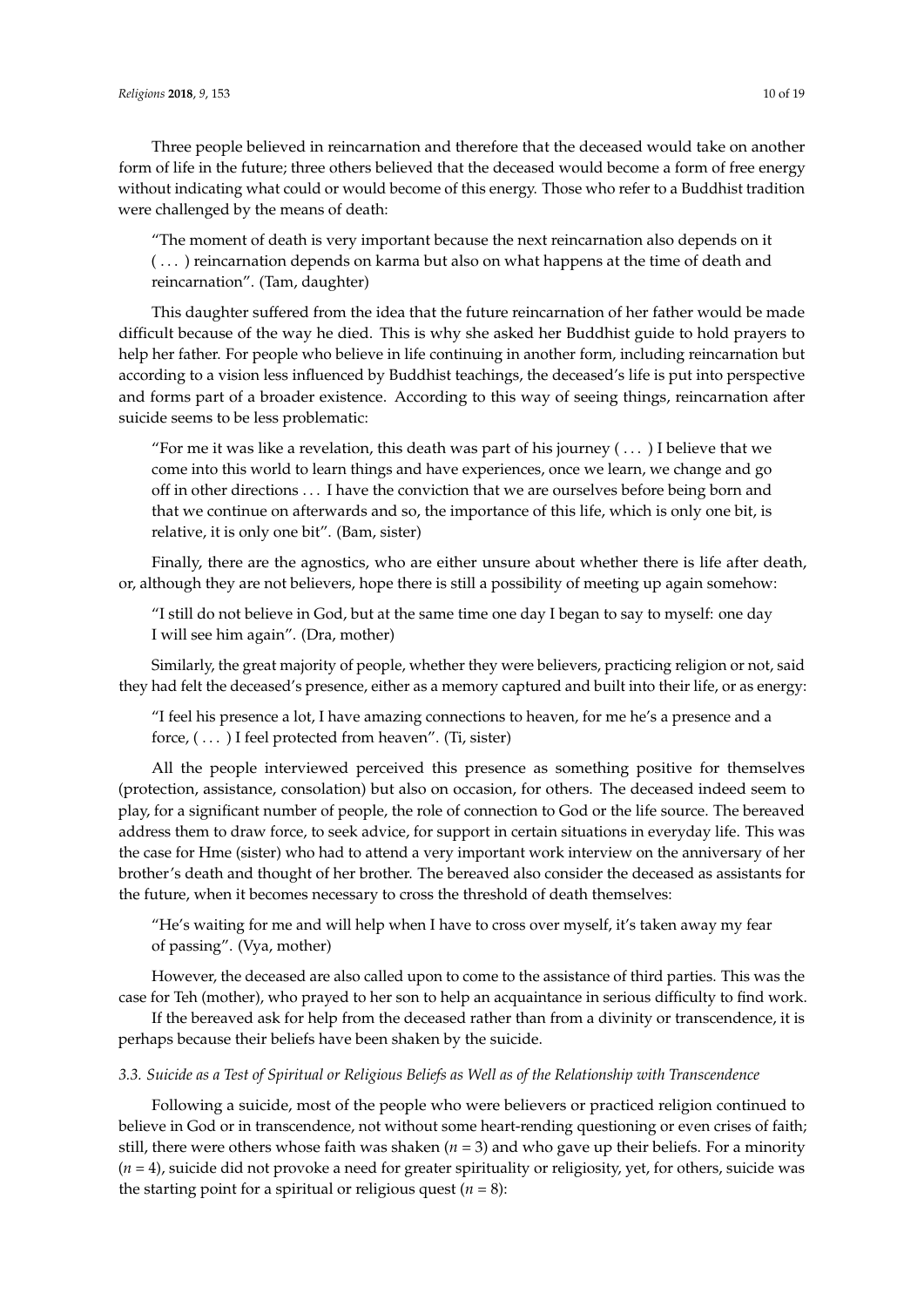"It was a world I discovered after the death of my brother. He'd already spoken to me about it but it was not the right moment, suicide made me open up to this dimension, before it was really a need to find explanations, support, but now it is a search for myself; before, my search was in relation to my brother, knowing if he was ok afterwards ( . . . ) I've discovered new things which bring peace, which give direction, especially with this concept of karma, of a journey broader than this life". (Bam, sister)

With some of the people for whom suicide was the beginning of a spiritual quest, this element became a significant part of their ongoing life, whereas for others the spiritual quest and/or religious practice was a resource during the period of rebuilding themselves and their lives.

"At the time I was an atheist like my brother, and then I told myself it wasn't possible, it was unbearable, because he had got to that point; so, there had to be a God once I admitted that there was a presence, something, that lasted for some time. Now, I'm in doubt once again and the Catholic religion doesn't suit me at all, so I've left religion". (Hme sister)

If suicide does not seem to shake people's belief in the afterlife, it can be quite a different story when it comes to the beliefs or representations that the bereaved had of God or transcendence, and of their role in human lives. For some  $(n = 3)$ , suicide fundamentally called into question their belief in good and just God:

"For my husband, the death of our son was a shock, he was a true believer but afterwards it was really a problem, he revolted against it and I think that revolt is harder to live with than sorrow. He said: "They say that God is good, but why didn't he stop that?" and his sense of revolt was never resolved, until his death". (Teh, mother)

The death by suicide of someone close also perturbs the ideas people have about the relationship between God and humans.

For some bereaved, suicide meant their trust in God was broken, with suicide being seen as an injustice, even as a betrayal, by God:

"I always gave everything I had to God, to my family, to others. God should have protected my children, given them good health, instead he wounded me through them. I did everything to live as a good Christian woman and still I find myself with nothing and I can't believe that God wants that, that he wants to punish me, but I don't understand how he could allow it to happen, he let me down". (Dak, mother)

While only one interviewee explicitly interpreted suicide as a punishment, all the bereaved (except the agnostics) raised the question of the spiritual and/or religious meaning of suicide and, more particularly for those who believed and worshipped before the event, of God's role and agency. Among people who believe in the existence of a distinct entity (of God or of a divine power) with whom they can maintain a personal relationship, there were several interpretations of how such an entity intervenes in human lives and, more precisely, in the case of suicide. Nobody believed that God caused the death by suicide of the deceased. However, several people thought that the death was part of a divine plan. This belief was very strong in certain people, to the point that they expressed it publicly, in the obituary notice, for example:

"Lord, let thy will be done". (Nou, parents)

An alternative to this belief is one which suggests that God calls the best back to himself:

"Why did you take her with you? She was good here, why did you have to take her back? Yeah sure, if there's a good person, then God wants her by his side". (Pan, mother)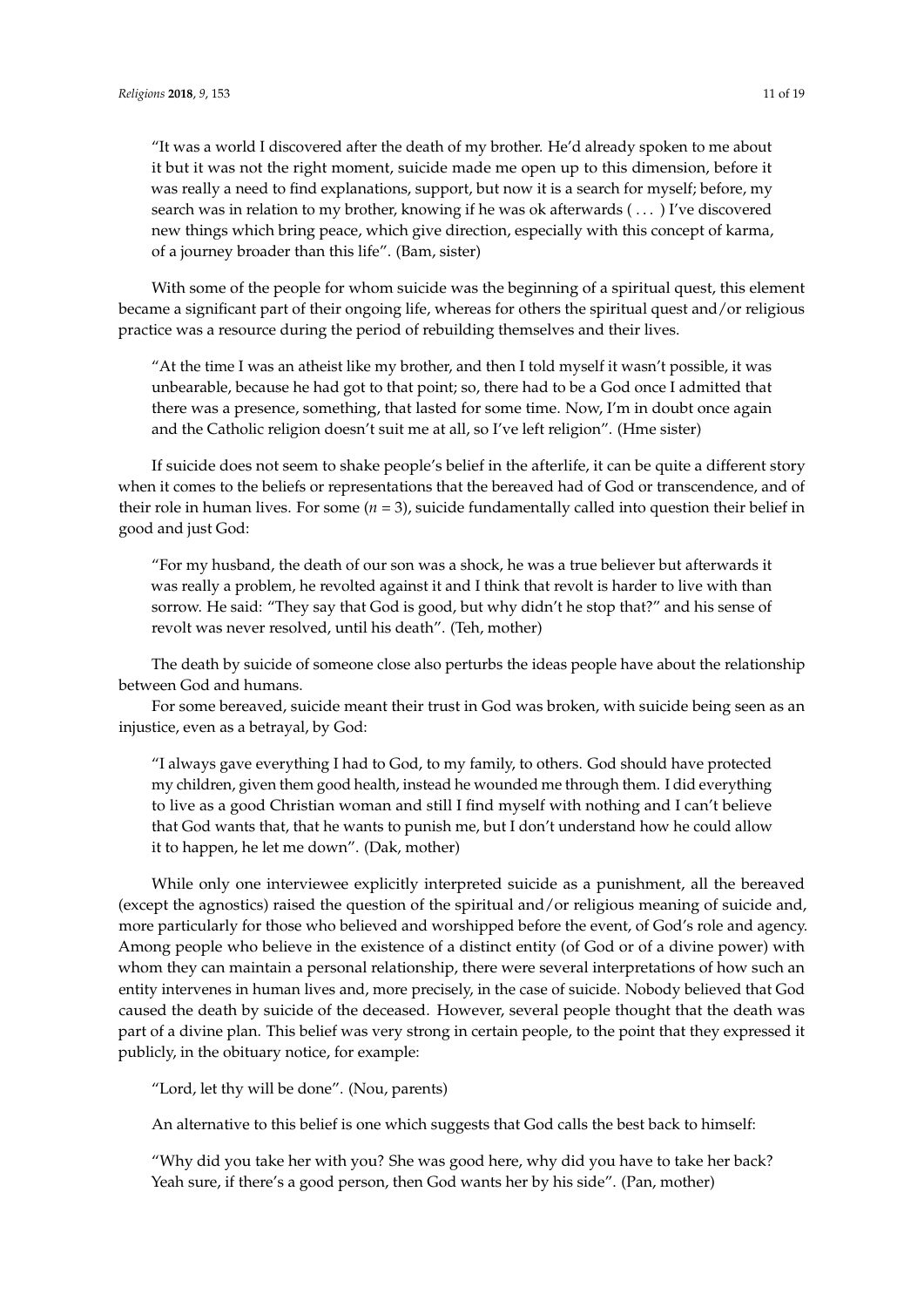This belief in God's will as linked to suicide generated two types of reactions: some accepted it without calling it in question, choosing to trust in a God who "knows all and knows better" than humans:

"We'll understand when our time comes, on the other side, when we find ourselves transformed  $( \ldots )$  sometimes I wondered: but why? but later, we'll know why, when we're in the other world". (Teh, mother)

This presupposes giving up, at least partly, on understanding while on this earth. However, the majority of interviewees who believed that the will of God was somehow involved in the suicidal act often experienced feelings of disillusionment and particularly great revolt:

"I am somebody who can't lose faith, but this event distresses me. I act as if God exists and is good and I continue to believe in him, but sometimes after the death of my son, when I was alone, I shouted at God "What'd we do to you? What do you want from us?". (Had, mother)

Feelings of revolt were also expressed in connection to another belief, rather widespread, that suicide, while not coming about through God's will, was allowed by God. In this, it is not God's intention which is in question, but his failure to intervene which causes anger and disillusionment; in the eyes of the interviewees, it also calls into question their faith in his all-powerful nature, his love for human beings or, once more, the notion of divine justice:

"No, the Lord should not allow it, why should things like this happen?". (Pam, mother)

The two beliefs concerning God's will and his non-intervention are sometimes conveyed by ministers of Christian faith, which can cause strong reactions:

"My friend wrote me a letter to tell me that she didn't agree with what the pastor said—even though she is Catholic—because he said several times that God had wanted it, that God had called him back and it was the will of God and had to be accepted". (Dra, mother)

Moreover, these two beliefs, that is, the supposed will of God and his non-intervention, led certain people to doubt or even reject his existence:

"If there were someone who was stronger and more benevolent than us, why would this happen to us? Why would our children be taken away?". (Dra, mother)

For people who do not have a personal relationship with God or a defined entity or who do not believe that God intervenes in a concrete way in daily lives, questions about the intention and the non-intervention of God did not cause issues:

"For me, that's not God's job, ruling over people's life and death is not his problem, in my opinion, he has other things to deal with than worrying about every hour and second for everyone". (Bun, brother)

In the same way, people who believe in an abstract transcendental entity (love or universal energy) did not call on God's agency to find meaning, but instead came back to the deceased's spiritual journey:

"There is something which escapes, which transcends, a higher force, a destiny, an individual, spiritual path that it is impossible for us to understand until the end". (Ti, sister)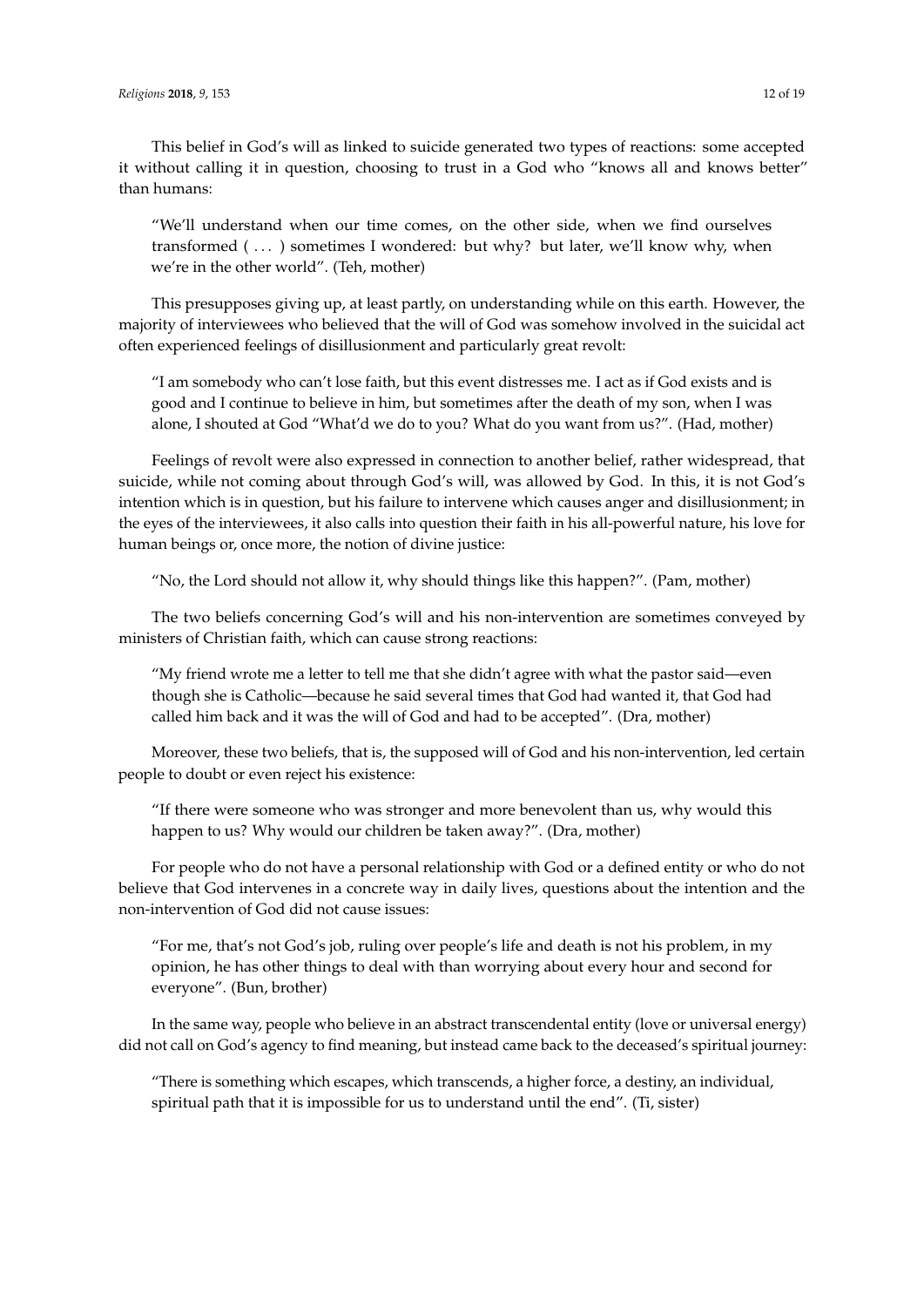#### *3.4. Suicide, Spirituality/Religion and Responsibility*

The bereaved called into question the role that spirituality may have played in the suicidal act.

For some of them, spirituality or religion may have been a factor in going through with the suicidal act. Teh (mother) considered that if her son had had faith, it may have leant meaning to his suffering and have given him the force to overcome his difficulties. She attributes his despair to his loss of faith.

Zum, on the other hand, considered that his wife sought refuge in spirituality to too great a degree and that it did not help her face her psychological difficulties or to accept assistance from mental health professionals:

"She ran away into spirituality, which had become like a drug [for her]".

In three situations, those who died by suicide did so in the hope of being able to pass into the spiritual dimension:

"In his letter, he said that he was going into another dimension and that it was not the end of all". (Dak, mother)

With regard to the latter situations, the suspicion of a mental health disorder exists.

Others questions related to responsibility touched upon a third party being involved in the deceased's suicide. In the area of spirituality or religion, these questions relate to God's responsibility, the deceased's or of those close to the deceased.As we have seen, some of the interviewees considered that God was involved in the deceased's act either willingly, or by omission. These beliefs or interpretations, while causing difficult-to-manage emotions (revolt, anger, betrayal, and disillusionment), relieve close relations of some of their sense of responsibility and feeling of guilt:

"My mother-in-law said to my daughter, who didn't like it at all, that it was God who had come to get her dad, but, well, it was also a way for my mother-in-law to say, there was nothing we could do". (Lyo, wife)

However, so the bereaved person can continue to believe, approaches which help restore confidence, re-establish the relationship with God or the transcendency, as well as with the deceased person are often necessary. Some people spoke about needing to ask God's forgiveness for possible shortcomings which may have contributed to the resulting suicide. Here, we can see a subtext of suicide as a divine punishment or as a punishment of the other:

"I needed to be pardoned through confession to be able to cope with this guilty feeling which fills me. The priest told me something very important: God can forgive you and your wife can forgive you through Christ. And that helped me a lot to receive that absolution, it was another way of re-establishing communication and the relationship, different from spiritualism or esotericism". (Zum, husband)

Feelings of guilt with regard to the departed can subside through the bereaved undertaking a spiritual journey which both restores the bond with the deceased spiritually and widens the understanding of death by including the notion of the other's spiritual pathway:

"It helped me to feel that he was living in another form, to accept that the suicide was his decision and perhaps that it was part of his pathway in life, of a bigger picture; I can't tell you that faith helped me, in the sense that I didn't rely on religious people or practices for support; but to believe that not everything stops, then there is hope, the person has passed into another form of life, he carries on his way and so you feel born again and your guilty feeling is relativized". (Ti, sister)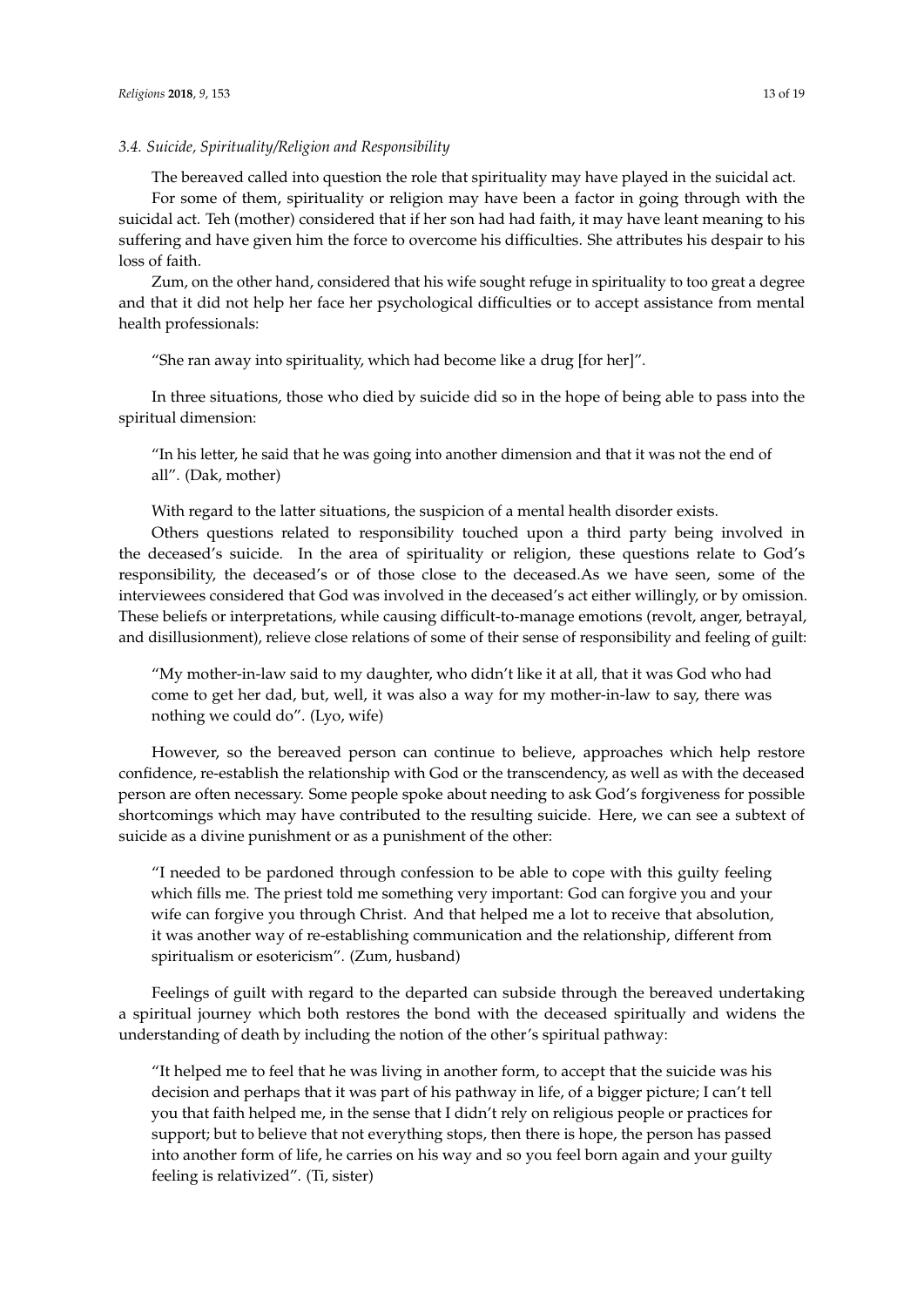Two people said they had granted God their forgiveness:

"I realized that if I wanted to continue to have a relationship with God, it was necessary for me to forgive him for what I believed he had done or not done". (To, father)

Others chose different paths: they changed their way of seeing the relationship between God and man. They concluded that God, while still a presence among mankind, does not intervene directly in life, but is more of asympathetic witness and a source of strength to help survive whatever happens.

Several people evoked the difficult heritage which certain religions' past beliefs and practices have left, and which continue to feed a certain guilt:

"A cousin also committed suicide about 10 years before my brother did, the daughter of my father's brother. He always believed that suicide was a mortal sin and felt terribly guilty and, for him, she was also in sin. It must be awful, not only losing somebody but also considering them guilty and, for him, suicide is wrong . . . I believe that it comes from the fact that in the past, suicide was deplored, and I believe that the feelings of shame and guilt that you can sometimes feel come from the fact the religious point of view always pretty much condemned suicide". (Ti, sister)

## **4. Discussion**

This article provides unique insights into the manners in which spiritual and religious questions are addressed by survivors of suicide. It shows that these questions play an important role in their process of reconstruction, notably in saying farewell to the deceased, in meaning-making and responsibility-clarifying processes. Furthermore, spirituality and religion help to forge a continuing bond with the deceased and honor their life and memory. Nevertheless, this role is complex and can support recovery or complicate it.

Spiritual and/or religious rites were paramount in saying farewell, honoring and keeping the memory of the deceased. All the survivors participated in, and most of them contributed to organizing, religious ceremonies; even the agnostic and atheistic ones felt the need to resort to symbolic and spiritual procedures. No one found there to be any obstacle of a religious nature with regard to the ceremony. Most survivors found the religious ceremony helpful, except when it was private (only family members attending) or when the family was not supported by the religious leaders or by the community. It seems that religious ceremonies contribute to making survivors feel supported, rather than condemned by the community. They offer an opportunity to find solace and receive reassurance and for the community to concretely and collectively express their concern and sympathy. On a more general level, religious rituals and spiritual symbols contribute to forge and maintaining a continuing bond. Nevertheless, some survivors reported difficulties with regard to the way suicide was publicly addressed and interpreted by some religious leaders. Education may prove useful in this regard.

In line with [Vandercreek and Mottram](#page-18-0) [\(2009\)](#page-18-0) findings, most survivors were provided with various kinds of support, both material and emotional, by their religious community, principally in the first days following the suicide. Religious communities seem to act as first responders yet often struggle to find the balance between honoring the deceased, supporting the family [\(Krysinska et al.](#page-17-0) [2017\)](#page-17-0) and giving a sense to suicide within the religious framework. Unfortunately, only very few survivors benefited from support following the ceremony and a number reported disappointment with this. Spirituality and religion are important for building and preserving the memory of the deceased and forging a continuing bond. This aspect seemed to be underestimated by the leaders and community members in our study. Dissemination of sound knowledge and literacy for community members and postvention education for religious leaders are likely to improve how support is provided and help leaders to convey spiritual and religious messages which help to foster recovery. Education and training may prove the best way to bridge the gap between the survivors' spiritual or religious experiences and the support of communities and professionals. In our study, mental health care and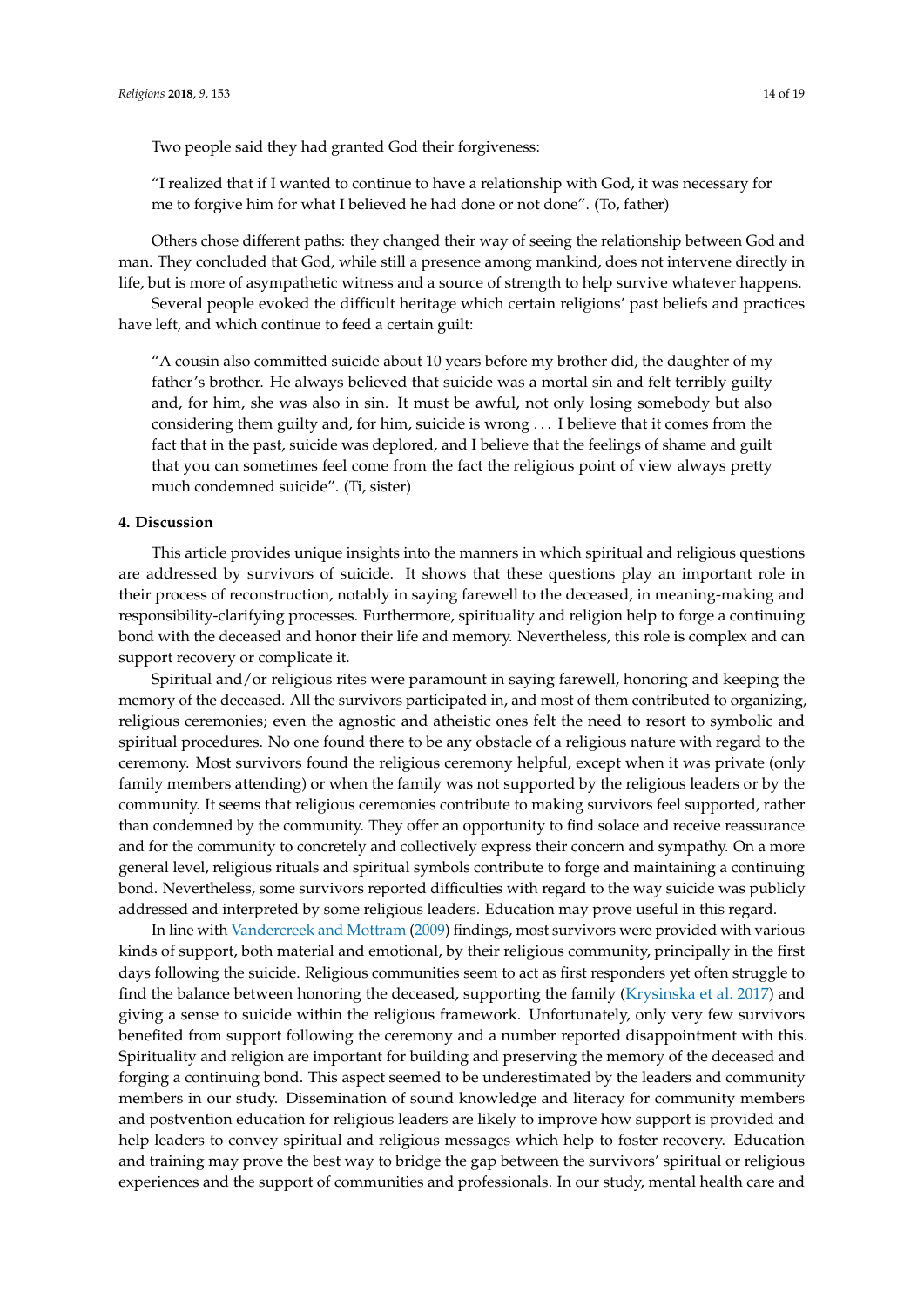spiritual or religious support were not integrated, as already noted by [Spencer-Thomas](#page-18-6) [\(2011\)](#page-18-6). Since, according to [Thompson](#page-18-11) [\(2010\)](#page-18-11), spirituality is essentially about meaning-making and mental health or social work care is often about developing more empowering meanings and understandings to foster resilience, some integration may prove beneficial not only to survivors but also to religious leaders and mental health service providers in their role. Clarifying the survivors' religious positioning and beliefs, investigating the role of spirituality and religion in coping with death by suicide and exploring the stances held by survivors' spiritual or religious community on suicide are likely to foster effective use of positive coping and to limit less constructive factors [\(Krysinska et al.](#page-17-0) [2017;](#page-17-0) [Kaslow et al.](#page-17-19) [2011\)](#page-17-19). Mental health and social care professionals may support the bereaved's resilience and their reconstruction process by valuing the constructive aspects of their spiritual and religious experiences; and by taking into account the spiritual and religious struggles they face by providing appropriate support to the bereaved.

Interviewees, even the agnostic or atheist ones, usually believe that their loved ones pursue their existence in another dimension or space. For Christians, this means the deceased being with God and the survivors having an opportunity to be reunited with them in the future. For survivors whose vision is more abstract and undefined, the deceased becomes a sort of energy which may (or may not) take on another life form in the future. The belief in an afterlife seems to help survivors let go to a certain extent and forge a continuing bond with the deceased on a spiritual or religious level, which is considered helpful for the bereavement process [\(Jahn and Spencer-Thomas](#page-17-10) [2014\)](#page-17-10).

For most survivors, a belief in the afterlife is supported by external spiritual experiences they have had, which they interpret as signs from the deceased. Indeed, in line with [Jahn and Spencer-Thomas](#page-17-10) [\(2014\)](#page-17-10) findings, the majority of our interviewees acknowledged having had spiritual experiences following the suicide of the deceased; however, contrary to the former study, the great majority of our participants did not share their experiences with others or if they did, only with very close family members. Survivors reported fears of being considered psychologically disturbed. Since these after-death experiences seem to be common for survivors [\(Jahn and Spencer-Thomas](#page-17-10) [2014;](#page-17-10) [Vandercreek and Mottram](#page-18-0) [2009\)](#page-18-0), survivors of suicide are likely to benefit from open communication about them with leaders of religious or spiritual communities and mental-health professionals.

As mentioned in previous literature [\(Krysinska et al.](#page-17-0) [2017;](#page-17-0) [Vandercreek and Mottram](#page-18-0) [2009;](#page-18-0) [Jahn and Spencer-Thomas](#page-17-10) [2014\)](#page-17-10), spirituality or religion were important for making sense of suicide. For some survivors, suicide challenged existing beliefs and faith, for others suicide was the starting point of a spiritual or religious quest. Only a minority did not use spirituality or religion for meaning-making. Even if some survivors thought that being religious (or not) might have played a role in the suffering of the deceased, no one considered that the suicide was directly caused by religion, spirituality or God. Nevertheless, the agency of God or transcendence was questioned (intention and action or omission). Survivors who believed in an all-determining God, involved in people's daily lives, or those who considered God the master of life and death, questioned why God did not intervene to prevent the suicide. For some, suicide was somewhat related to God's life-plan for the deceased (God's will). For others, suicide was not part of the plan, but God allowed it (or did not prevent it) out of respect for human free will or for another reason (perhaps to be understood after the survivors' death). These two beliefs challenged other beliefs or worldviews such as the benevolence, the justice or the all-mighty nature of God or the benevolence and meaningfulness of the world [\(Jannoff-Bulman](#page-17-20) [1992\)](#page-17-20). Both beliefs were likely to cause two sorts of reactions: some survivors, even if it was hard, ended up accepting one or both of them, by choosing to trust in God or spiritual transcendence by relinquishing control [\(Krysinska et al.](#page-17-0) [2017\)](#page-17-0) or by accepting that answers would come after their death. For other survivors, the "suicide as God's will or God allowed it" belief deeply shattered their relationship with God: a minority lost their faith (as mentioned also in previous studies, [Burke and Neimeyer](#page-16-1) [2016;](#page-16-1) [Spencer-Thomas](#page-18-6) [2011\)](#page-18-6), others changed their beliefs and ended up thinking either that God does not get involved in human life in concrete ways, or that God's involvement is more like companionship in walking the pathways of life than in mastering life issues, a caring yet not all-determining role.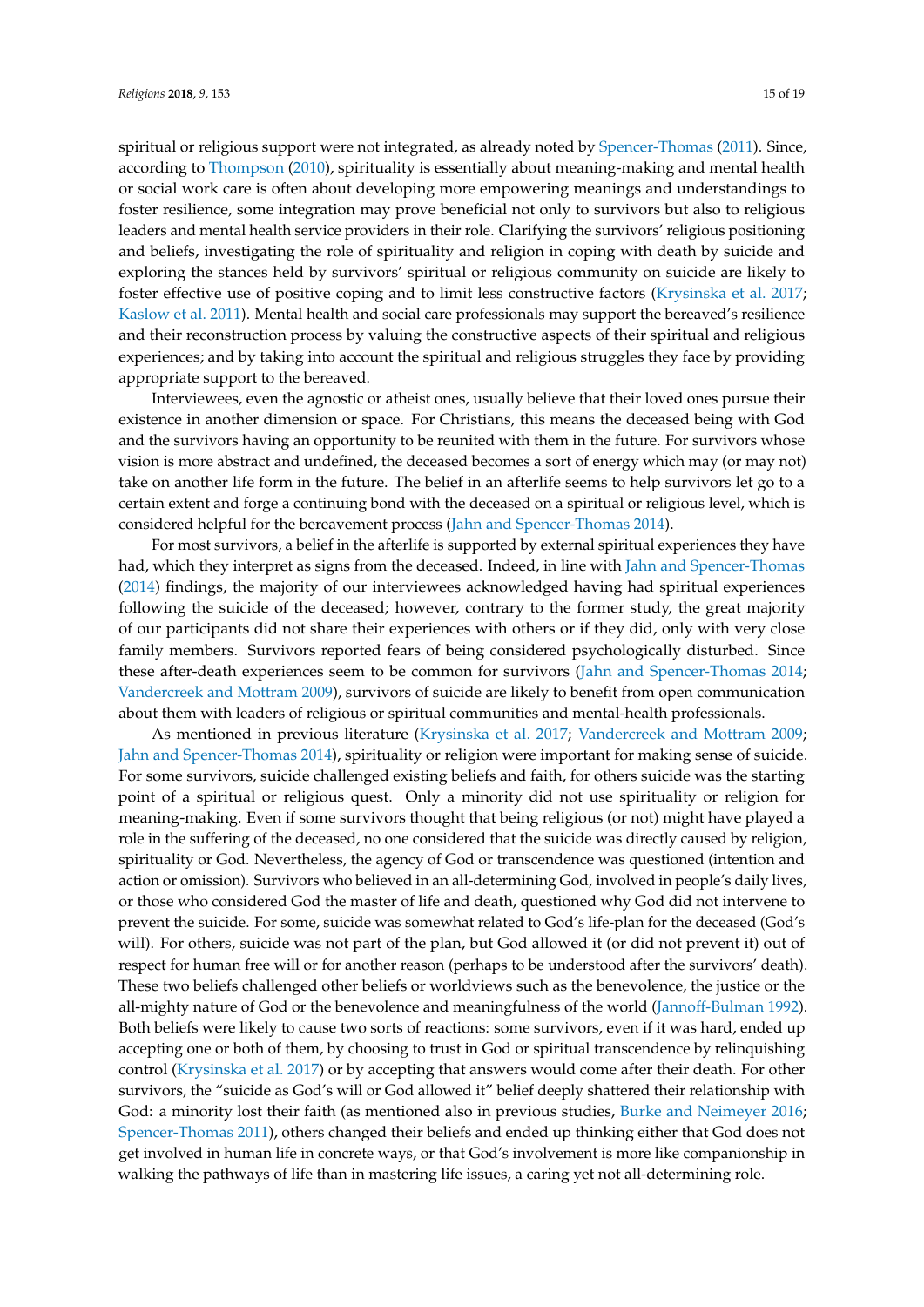Some survivors reported that the above beliefs about God's agency were conveyed and publicly mentioned by leaders of religious communities. This was experienced as a strain by most survivors. Therefore, leaders and fellow believers should be made aware of the possible impact of their words on survivors' perceptions and meaning-making processes. They may benefit from postvention education [\(Krysinska et al.](#page-17-0) [2017\)](#page-17-0).

For survivors with a more "abstract" view of spirituality or religion, suicide was related not so much to the agency of transcendence but rather to the existential pathways of the deceased. For these survivors, suicide was a step on the way, a stage of existence, as part of the deceased's learning and evolution. This belief did not challenge their trust in the spiritual entity, but for believers in the Buddhist version of reincarnation, it triggered questions and sorrow with regard to the future lives of the deceased. Exchanges with Buddhist masters have proved to be helpful for some survivors.

Spirituality and religion played a role in the survivors' processes of clarifying responsibility as well. Survivors who believed that suicide was somewhat related to the agency of God or transcendence often dealt with feelings of anger, betrayal and disappointment towards the divinity, but often felt less responsible and guilty themselves toward the deceased. Nevertheless, this attribution of responsibility was likely to disrupt their relationship with God and, in the long run, prevent them placing trust or seeking solace in other difficult times, thereby endangering the positive coping effect of spirituality or religion found in previous studies [\(Jahn and Spencer-Thomas](#page-17-10) [2014\)](#page-17-10). If some people could not come to terms with believing God was involved in the suicide, the majority could restore their sense of positive spiritual coping by changing their beliefs about agency (see above) or by accepting or forgetting the God who did not prevent suicide.

Survivors who did not think that the divinity or transcendence was involved in the suicide resolved the responsibility issue within the existential trajectory of the deceased by situating the suicide as part of the deceased's evolution. This put in perspective their own involvement and their feeling of guilt.

Even though none of the interviewed survivor believed that the deceased would be damned following his or her suicidal act (as in [Vandercreek and Mottram](#page-18-0) [2009\)](#page-18-0), cultural or religious beliefs which referred to suicide as a mortal sin, condemnation of the deceased and/or the stigmatization of survivors caused added distress and feelings of guilt and shame for survivors, as found in previous studies [\(Vandercreek and Mottram](#page-18-0) [2009;](#page-18-0) [Rubey and McIntosh](#page-18-12) [1996\)](#page-18-12).

Survivors of suicide also found solace in spiritual or religious acts and beliefs with regard to their own feeling of guilt. Christian believers sought forgiveness from God and from the deceased, for things considered may have contributed to the deceased's suffering. The Buddhist asked her guide to say the ritual prayers to help her father on the way to reincarnation, as she felt guilty for not having assisted him at the time of death. To our knowledge, the role of spirituality and religion in atonement procedures related to suicide bereavement has not been investigated previously. Future research may help in ascertaining how spirituality and religion can contribute to restoring self-esteem, the relationship to the deceased and to transcendence and, ultimately, to bringing peace.

Further research is also needed, for example, to investigate the spiritual or religious experiences of survivors in greater detail: how they influence outcomes of reconstruction processes and possible avenues of collaboration between various spiritual or religious communities and care professionals.

The original studies suffer from several limitations [\(Castelli Dransart](#page-17-15) [2016\)](#page-17-15). First, they did not focus primarily or exclusively on spirituality or religion. These topics emerged regularly from the narratives of the survivors with regard to issues such as resources, coping strategies and group's affiliation or activities after the death; they were therefore taken into account in the analysis and conceptualization of the reconstruction processes. This article focuses on these specific aspects.

Secondly, although significant for a qualitative study, the size and the nature of the sample do not allow for generalization. Self-selection, the various ways of recruitment, and survivors' motivations for participating (since it was a voluntary study) are all likely to have biased the results, as well as the fact that most respondents were female, or parents and siblings. More balanced gender samples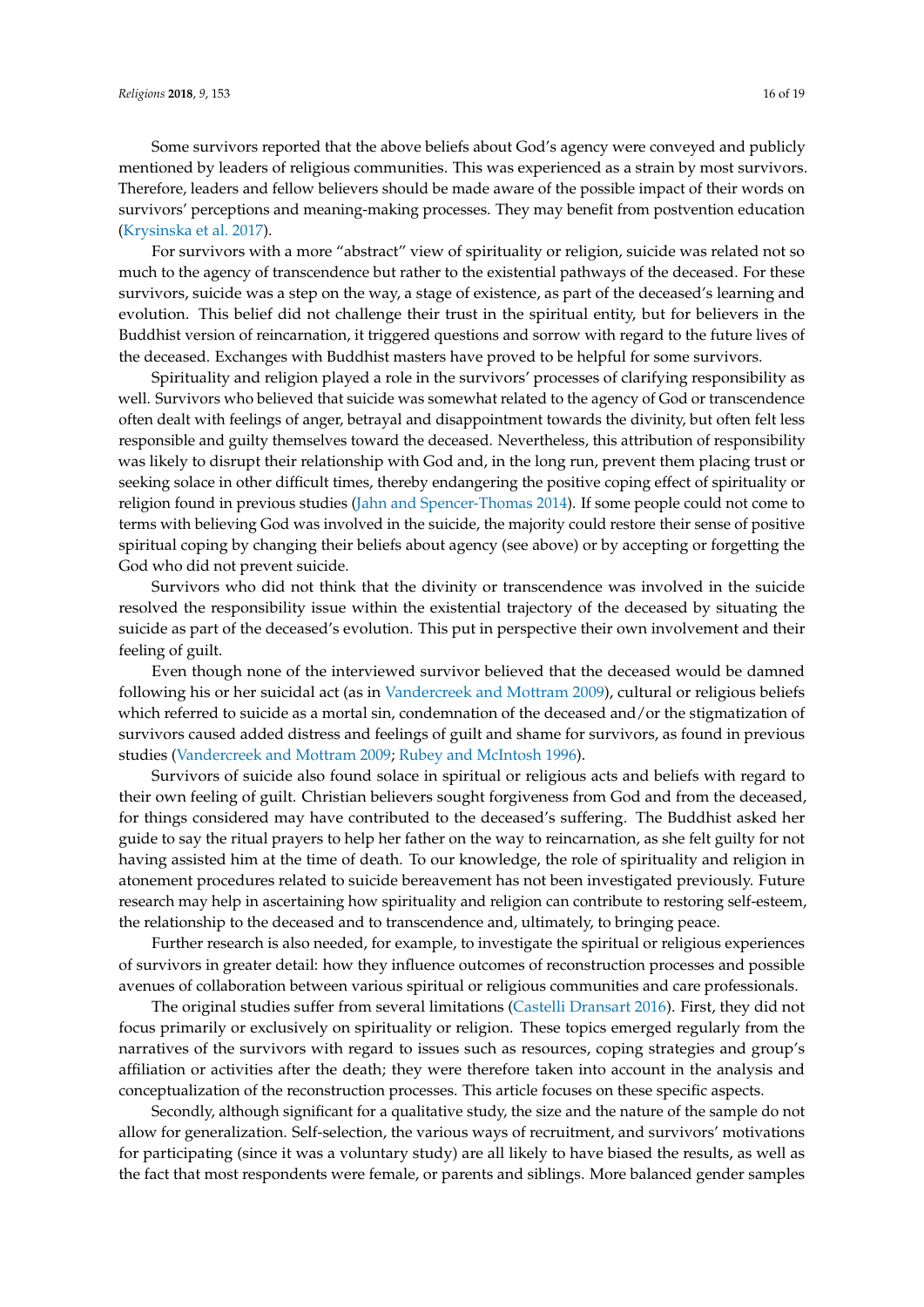and a larger number of survivors with various relationships to the deceased might result in varied themes with regard to spirituality or religions. Participants in our sample were mostly from a Swiss background, and all but four were of Christian faith at birth. Investigations of survivors from other religious faiths or spiritual traditions, as well as from various ethnic and cultural backgrounds, may broaden the spectrum of spiritual or religious questioning and coping mechanisms. Moreover, studies specifically investigating various cohorts might show differences in how different generations deal with spiritual and religious issues with regard to grief and bereavement, most of all in contexts of secularism or in societies where "believing without belonging" [\(Davie](#page-17-21) [2006\)](#page-17-21) is widespread.

Despite these limitations, our study is likely to contribute to extending the limited knowledge on the experiences of survivors of suicide with regard to spiritual and religious questions. It provides unique insights into how survivors dealt with issues such as the afterlife, God's agency, survivor-transcendence relationships, spiritual or religious meaning-making, attribution of responsibility, and the role of spiritual and religious rites in honoring the memory and maintaining the bond with the deceased. Moreover, since several survivors of suicide were followed-up, the study was able to identify several changes and evolutions in belief and practices over time. This is likely to open new avenues for further research and add further perspectives for supporting survivors in their journey.

## **5. Conclusions**

As [Holloway](#page-17-22) [\(2007\)](#page-17-22) (in [Holloway and Moss](#page-17-1) [2010\)](#page-17-1) put it: "spirituality is not all sweetness and light". Spirituality and religion can contribute to the meaning-making process, the clarification of responsibility, the honoring of memory or the forging of a continuing bond with the deceased, in constructive or more complicated ways. They can support the recovery process or challenge it. Nevertheless, only very few survivors could openly address the above-mentioned issues with families, leaders of religious or spiritual communities or fellow believers. No one mentioned spiritual aspects or their struggles to social care or mental health professionals, not even with psychotherapists. This may result in feelings of secrecy or isolation, preventing survivors, professionals and spiritual or religious leaders from making the most of the survivors' spiritual or religious coping mechanisms and growth. Survivors of suicide expressed the wish for faith or spiritual leaders as well as for mental health or social care professionals to address religious and spiritual issues in open communication. This might prove valuable for survivors, for spiritual or religious leaders, fellow believers and care professionals. Making religious or spiritual aspects more visible may also help prevent them from becoming supplementary sources of strain or distress. Faith leaders should pay particular attention when addressing issues regarding God's agency with regard to death by suicide in face-to-face or public settings, and be aware of the possible distressing impact of their words on survivors of suicide.

**Funding:** The studies were financially supported by the Swiss National Science Foundation, the HES-SO University of Applied Sciences and Arts Western Switzerland and the School of Social Work Fribourg.

**Acknowledgments:** The author expresses her deepest gratitude to the survivors who shared their experience.

**Conflicts of Interest:** The author declares no conflict of interest. The founding sponsors had no role in the design of the study; in the collection, analyses, or interpretation of data; in the writing of the manuscript, or in the decision to publish the results.

## **References**

<span id="page-16-2"></span>ATLAS.ti. 2010. *Qualitative Data Analysis*. Version 6.2.28; Berlin: ATLAS.ti Gmbh.

- <span id="page-16-0"></span>Becker, Gerhild, Carola J. Xander, Hubert E. Blum, Johannes Lutterbach, Felix Momm, Marjolein Gysels, and Irene J. Higginson. 2007. Do Religious or Spiritual Beliefs Influence Bereavement? A Systematic Review. *Palliative Medicine* 21: 207–17. [\[CrossRef\]](http://dx.doi.org/10.1177/0269216307077327) [\[PubMed\]](http://www.ncbi.nlm.nih.gov/pubmed/17641074)
- <span id="page-16-1"></span>Burke, Laurie A., and Robert A. Neimeyer. 2016. Inventory of Complicated Spiritual Grief (ICSG). In *Techniques of Grief Therapy*. Edited by Robert A. Neimeyer. New York: Routledge, pp. 76–80. ISBN 0415807255.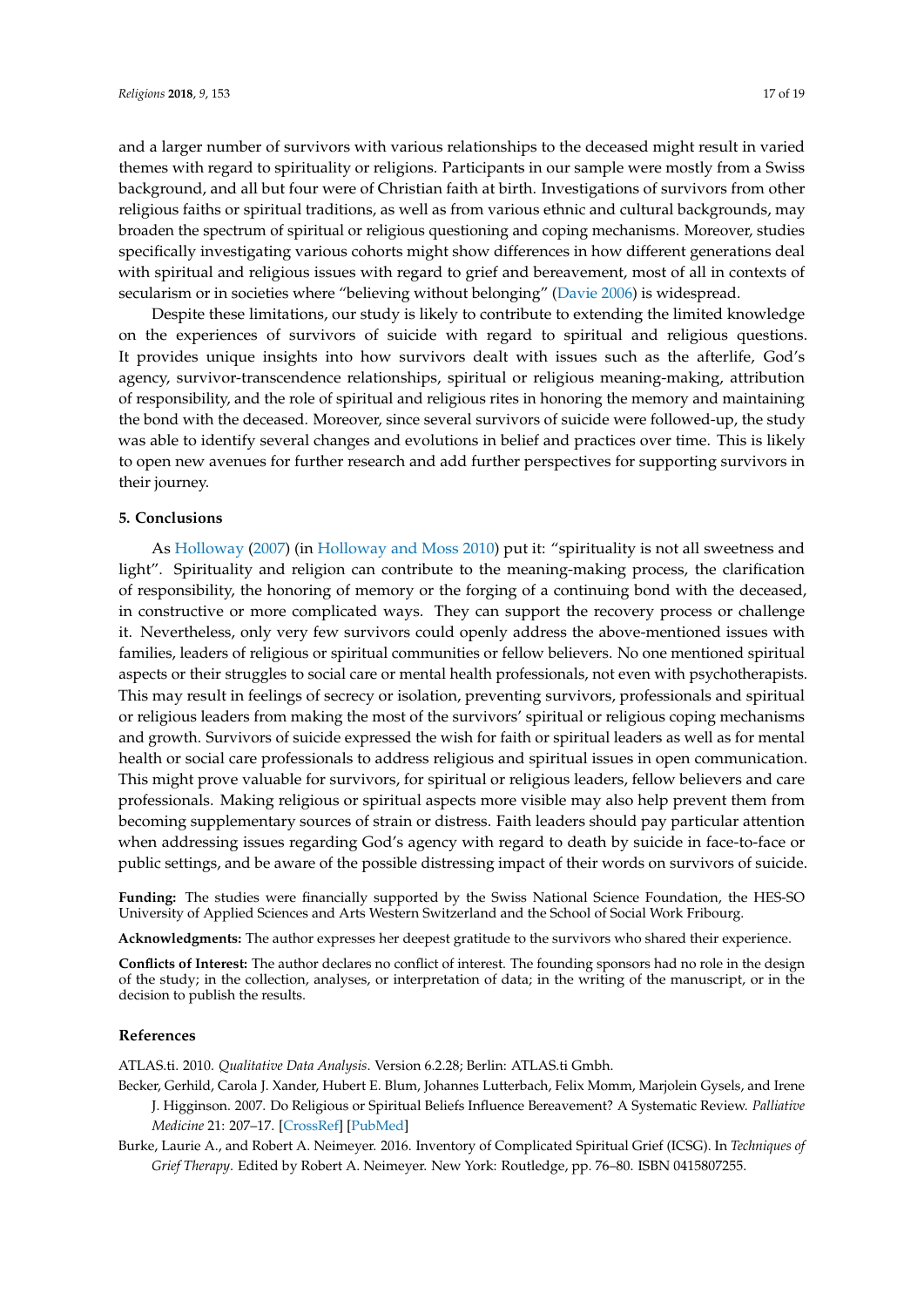- <span id="page-17-2"></span>Burke, Laurie A., Robert A. Neimeyer, Meghan E. McDevitt-Murphy, Maria R. Ippolito, and J. Matthew Roberts. 2011. Faith in the Wake of Homicide: Religious Coping and Bereavement Distress in an African American Sample. *International Journal for the Psychology of Religion* 21: 289–307. [\[CrossRef\]](http://dx.doi.org/10.1080/10508619.2011.607416)
- <span id="page-17-3"></span>Canda, Edward R., and Leola D. Furman. 2009. *Spiritual Diversity in Social Work Practice: The Heart of Helping*, 2nd ed. New York: The Free Press, ISBN 9780195372793.
- <span id="page-17-15"></span>Castelli Dransart, D.A. 2016. Reclaiming and Reshaping Life: Patterns of Reconstruction after the Suicide of a Loved One. *Qualitative Health Research* 27: 994–1005. [\[CrossRef\]](http://dx.doi.org/10.1177/1049732316637590) [\[PubMed\]](http://www.ncbi.nlm.nih.gov/pubmed/27055497)
- <span id="page-17-16"></span>Cerel, Julie, John L. McIntosh, Robert A. Neimeyer, Myfanwy Maple, and Doreen Marshall. 2014. The Continuum of "Survivorship": Definitional Issues in the Aftermath of Suicide. *Suicide and Life-Threatening Behavior* 44: 491–60. [\[CrossRef\]](http://dx.doi.org/10.1111/sltb.12093) [\[PubMed\]](http://www.ncbi.nlm.nih.gov/pubmed/24702241)
- <span id="page-17-18"></span>Creswell, John. W. 1998. *Qualitative Inquiry and Research Design: Choosing among Five Traditions*. Thousand Oaks: Sage, ISBN 9781506361178.
- <span id="page-17-21"></span>Davie, Grace. 2006. Religion in Europe in the 21st Century: The Factors to Take into Account. *European Journal of Sociology* 47: 271–96. [\[CrossRef\]](http://dx.doi.org/10.1017/S0003975606000099)
- <span id="page-17-11"></span>Feigelman, William, John R. Jordan, and Bernard S. Gorman. 2011. Parental Grief after a Child's Drug Death Compared to Other Death Causes: Investigating a Greatly Neglected Bereavement Population. *Omega* 63: 291–316. [\[CrossRef\]](http://dx.doi.org/10.2190/OM.63.4.a) [\[PubMed\]](http://www.ncbi.nlm.nih.gov/pubmed/22010370)
- <span id="page-17-13"></span>Flarity, Katherine. 1993. The clergy and the suicide-bereaved: A phenomenological analysis of twenty case interviews (Pastoral Care). *Dissertation Abstracts International* 54: 2198B.
- <span id="page-17-8"></span>Fournier, Robert R. 1998. The role of spiritual well-being as a ressource for coping with stress in bereavement among suicide survivors. *Dissertation Abstracts International* 59: 956A.
- <span id="page-17-17"></span>Glaser, Barney, and Anselm L. Strauss. 1967. *The Discovery of Grounded Theory: Strategies for Qualitative Research*. New York: Aldine de Gruyter, ISBN 0202302601.
- <span id="page-17-4"></span>Golsworthy, Richard, and Adrian Coyle. 1999. Spiritual Beliefs and the Search for Meaning among Older Adults Following Partner Loss. *Mortality* 4: 21–40. [\[CrossRef\]](http://dx.doi.org/10.1080/713685964)
- <span id="page-17-22"></span>Holloway, Margaret. 2007. Spirituality and darkness: Is it all sweetness and light? Paper presented at Making Sense of Spirituality, Scarborough, UK, July.
- <span id="page-17-1"></span>Holloway, Margaret, and Bernard Moss. 2010. *Spirituality and Social Work*, 1st ed. London: Palgrave and Macmilan, ISBN 978-0-230-21924-3.
- <span id="page-17-9"></span>Houck, James A. 2004. Redeeming the bereaved: Comparing grief reactions and religious/spiritual coping methods in cancer, AIDS-related, and suicide bereavement. *Dissertation Abstracts International* 65: 840A.
- <span id="page-17-10"></span>Jahn, Danielle R., and Sally Spencer-Thomas. 2014. Continuing Bonds through after-Death Spiritual Experiences in Individuals Bereaved by Suicide. *Journal of Spirituality in Mental Health* 16: 311–24. [\[CrossRef\]](http://dx.doi.org/10.1080/19349637.2015.957612)
- <span id="page-17-20"></span>Jannoff-Bulman, Ronnie. 1992. *Shattered Assumptions: Towardsa New Psychological Trauma*. New York: Free Press, ISBN 9780029160152.
- <span id="page-17-19"></span>Kaslow, Nadine J., Tara C. Samples, Miesha Rhodes, and Stephanie Gantt. 2011. A Family-Oriented and Culturally Sensitive Postvention Approach with Suicide Survivors. In *Grief after Suicide: Understanding the Consequences and Caring for the Survivors*. New York: Routledge/Taylor & Francis Group, pp. 301–23. ISBN 0415993555.
- <span id="page-17-12"></span>Krysinska, Karolina, Karl Andriessen, and Jozef Corveleyn. 2014. Religion and Spirituality in Online Suicide Bereavement: An Analysis of Online Memorials. *Crisis* 35: 349–56. [\[CrossRef\]](http://dx.doi.org/10.1027/0227-5910/a000270) [\[PubMed\]](http://www.ncbi.nlm.nih.gov/pubmed/25189112)
- <span id="page-17-0"></span>Krysinska, Karolina, Danielle R. Jahn, Sally Spencer-Thomas, and Karl Andriessen. 2017. The Roles of Religion and Spirituality in Suicide Bereavement and Postvention. In *Postvention in Action: The International Handbook of Suicide Bereavement Support*, 1st ed. Edited by Karl Andriessen, Karolina Krysinska and T. Grad Onja. Boston: Hogrefe, pp. 186–97. ISBN 978-0-88937-493-5.
- <span id="page-17-7"></span>Lichtenthal, Wendy G., Robert A. Neimeyer, Joseph M. Currier, Kailey Roberts, and Nancy Jordan. 2013. Cause of Death and the Quest for Meaning after the Loss of a Child. *Death Studies* 37: 311–42. [\[CrossRef\]](http://dx.doi.org/10.1080/07481187.2012.673533) [\[PubMed\]](http://www.ncbi.nlm.nih.gov/pubmed/24520890)
- <span id="page-17-14"></span>Malikow, Max. 1991. The preparedness of evangelical pastors for the provision of suicide postvention. *Dissertation Abstracts International* 53: 1185A.
- <span id="page-17-5"></span>Maple, Myfanwy, Helen Elizabeth Edwards, Victor Minichiello, and David Plummer. 2012. Still Part of the Family: The Importance of Physical, Emotional and Spiritual Memorial Places and Spaces for Parents Bereaved through the Suicide Death of Their Son or Daughter. *Mortality* 18: 54–71. [\[CrossRef\]](http://dx.doi.org/10.1080/13576275.2012.755158)
- <span id="page-17-6"></span>Michael, Christina, and Mick Cooper. 2013. Post-traumatic growth following bereavement: A systematic review of the literature. *Counselling Psychology Review* 28: 18–33.